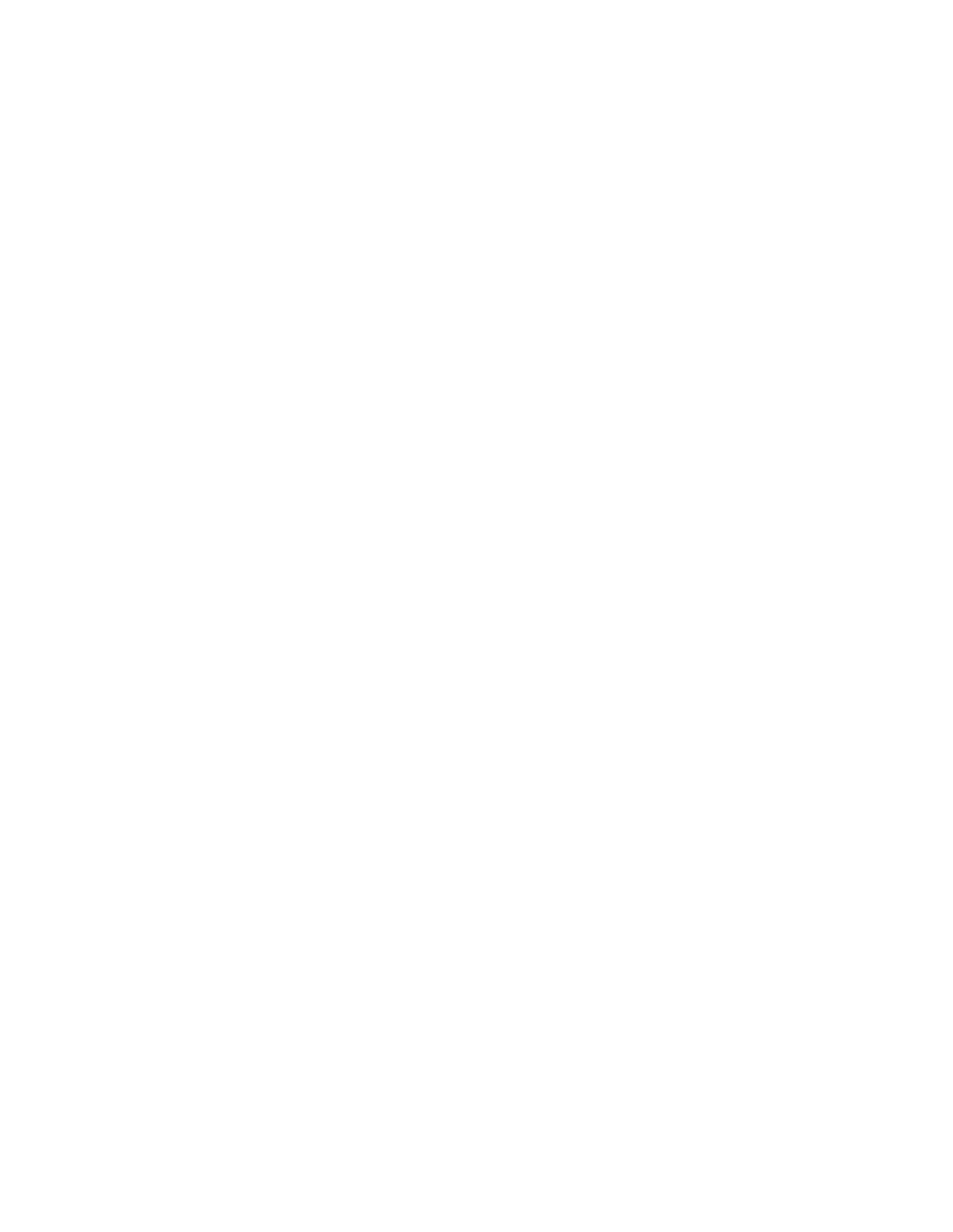## *Contents*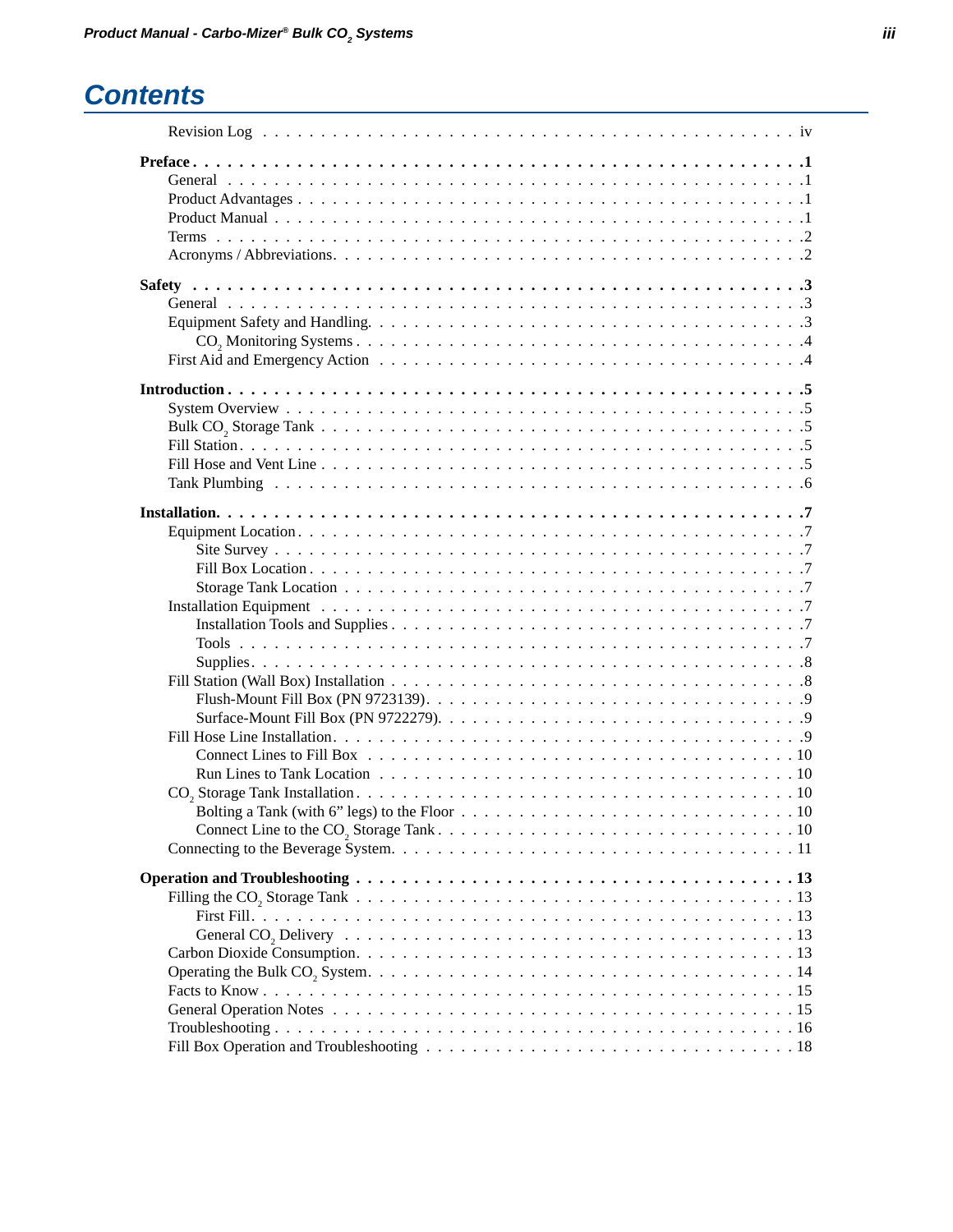<span id="page-3-0"></span>

## *Revision Log*

| <b>Revision Level</b> | Date       | <b>Description</b>                                                                                     |
|-----------------------|------------|--------------------------------------------------------------------------------------------------------|
| B                     | 02/09/2015 | Reformat with new layout. Remove Carbo-Max information to new Carbo-Max<br>Product Manual PN 20852765. |
|                       |            |                                                                                                        |
|                       |            |                                                                                                        |
|                       |            |                                                                                                        |
|                       |            |                                                                                                        |

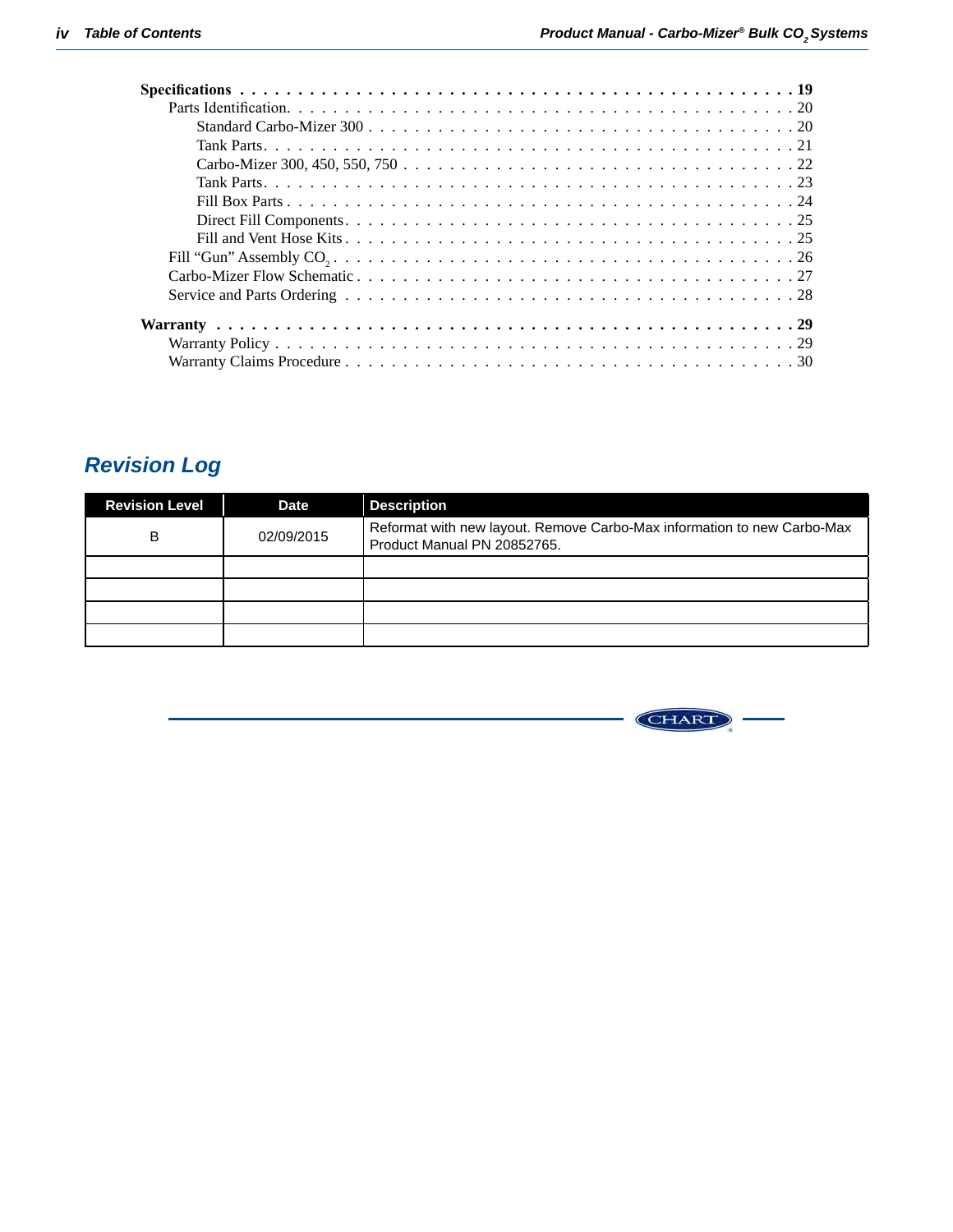## <span id="page-4-0"></span>*Preface*

### *General*

The Carbo-Mizer Bulk  $CO_2$  Systems are an affordable alternative to high-pressure cylinders. These systems are designed to meet the demands of high-volume applications

Each Chart Carbo-Mizer tank is equipped with a proprietary vacuum maintenance system to ensure optimized long-term performance. Unique to the market, this feature offers greater efficiency over longer periods of time.

### *Product Advantages*

- Stainless steel, double-walled, vacuum-insulated container
- Proprietary vacuum regeneration system for on-site maintenance
- Optional patented Sure-Fill™  $CO_2$  Tank Filling System enables tank filling with no manual venting
- Stable 6" unibody legs meet health department sanitation requirements standard on 750, optional on smaller units
- Safe, low operating pressure
- Easy-to-read gauges for  $CO_2$  contents and tank pressure
- Efficient  $CO<sub>2</sub>$  liquid withdrawal system
- Fully automated system requiring no electricity
- Maximizes limited space with one system replacing all of your high-pressure cylinders, using less than 3' of floor space
- Sized to match usage needs available in a variety of sizes to meet the unique demands of your business

### *Product Manual*

The Carbo-Mizer Series Product Manual is designed to be used in conjunction with Carbo Mizer 200, 300, 450, 550, and 750. If there are any questions regarding the operation of the tank, contact Chart's Technical Service division at 1-800- 247-4446.

This manual contains information regarding the safe operation and handling of  $CO<sub>2</sub>$ . It should be thoroughly read and understood by anyone that operates the equipment.

The schematics, piping illustrations, and parts lists located in the Specifications section show a reference number for each component used on the tank. The reference numbers may refer to the same functional component between the various models. The reference numbers will be used throughout this manual to draw specific attention to a component while describing its function, operation, or repair.

The safety requirements for operating the tank and handling or transporting extremely cold liquid products are shown in the Safety section. Use this safety section as a "Safety Checklist" each time the equipment is being used.

The Introduction section discusses the general features of the tank and the theory of operation.

Determining locations of the storage tank and the fill box are included in the Installation section. Part numbers are provided for easy identification of flush-mount and surfacemount fill boxes. This Installation section details the various connections required for the system and concludes with information on connecting to the beverage system.

The Operation and Troubleshooting section will help with instructions on filling the storage tank, operating the system, and general troubleshooting questions that may arise.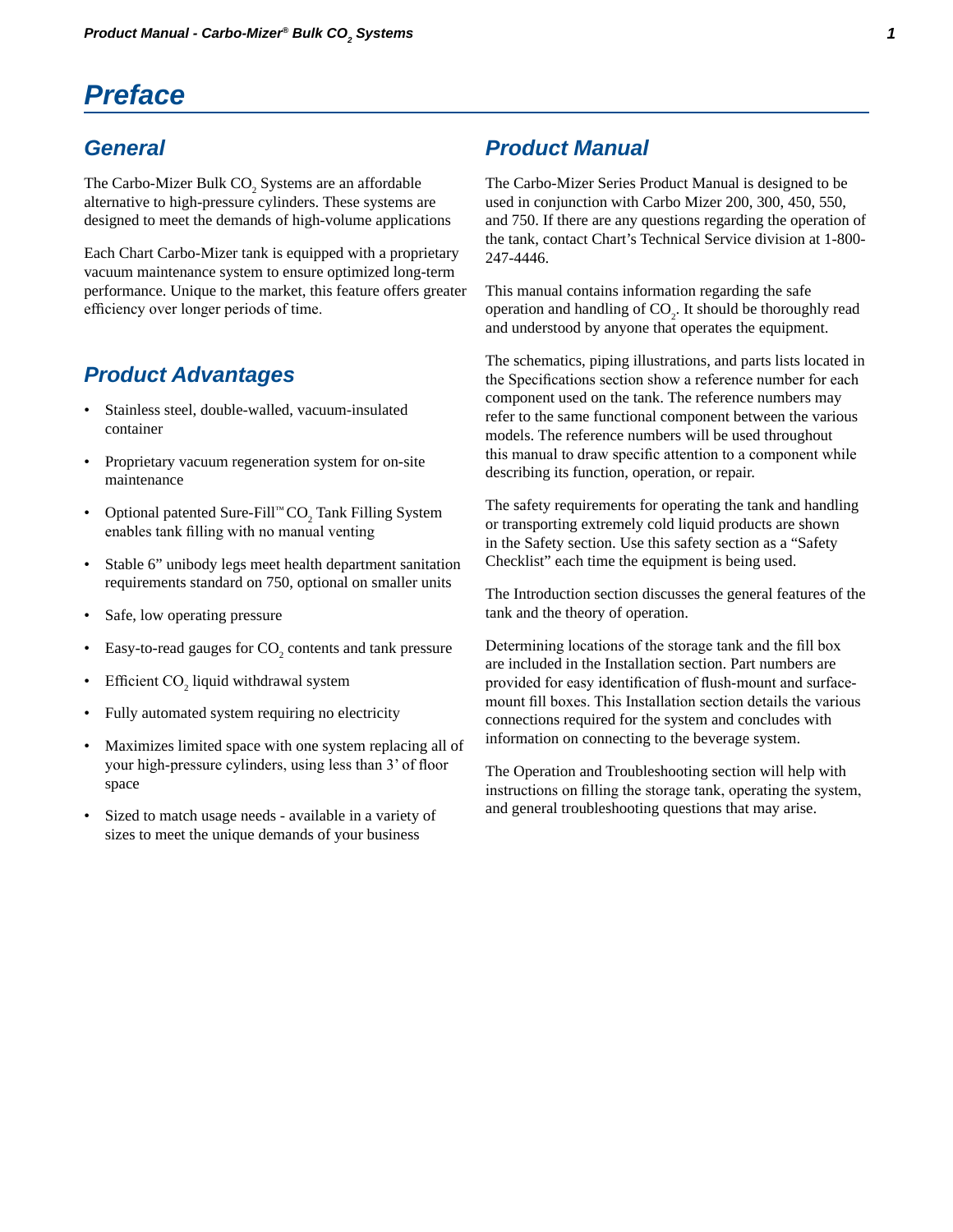## <span id="page-5-0"></span>*Terms*

Throughout this manual safety precautions will be designated as follows:



*Warning! Description of a condition that can result in personal injury or death.*



*Caution! Description of a condition that can result in equipment or component damage.*



*Note: A statement that contains information that is important enough to emphasize or repeat.*

## *Acronyms / Abbreviations*

The following acronyms / abbreviations are used throughout this manual:

| <b>ASME</b>     | American Society of Mechanical Engineers |  |
|-----------------|------------------------------------------|--|
| <b>BAR</b>      | Pressure (Metric)                        |  |
| CO <sub>2</sub> | Carbon Dioxide                           |  |
| DOT             | Department of Transportation             |  |
| DP              | <b>Differential Pressure</b>             |  |
| <b>FDA</b>      | Food and Drug Administration             |  |
| <b>FPT</b>      | Female Pipe Thread                       |  |
| ID              | <b>Inner Diameter</b>                    |  |
| Kg              | Kilogram                                 |  |
| <b>MAWP</b>     | Maximum Allowable Working Pressure       |  |
| <b>MPT</b>      | Male Pipe Thread                         |  |
|                 |                                          |  |
| $N_{\gamma}$    | Nitrogen                                 |  |
| <b>NPT</b>      | National Pipe Thread                     |  |
| <b>OD</b>       | <b>Outer Diameter</b>                    |  |
| <b>PB</b>       | Pressure Builder                         |  |
| PN              | Part Number                              |  |
| PSI             | Pounds per Square Inch                   |  |

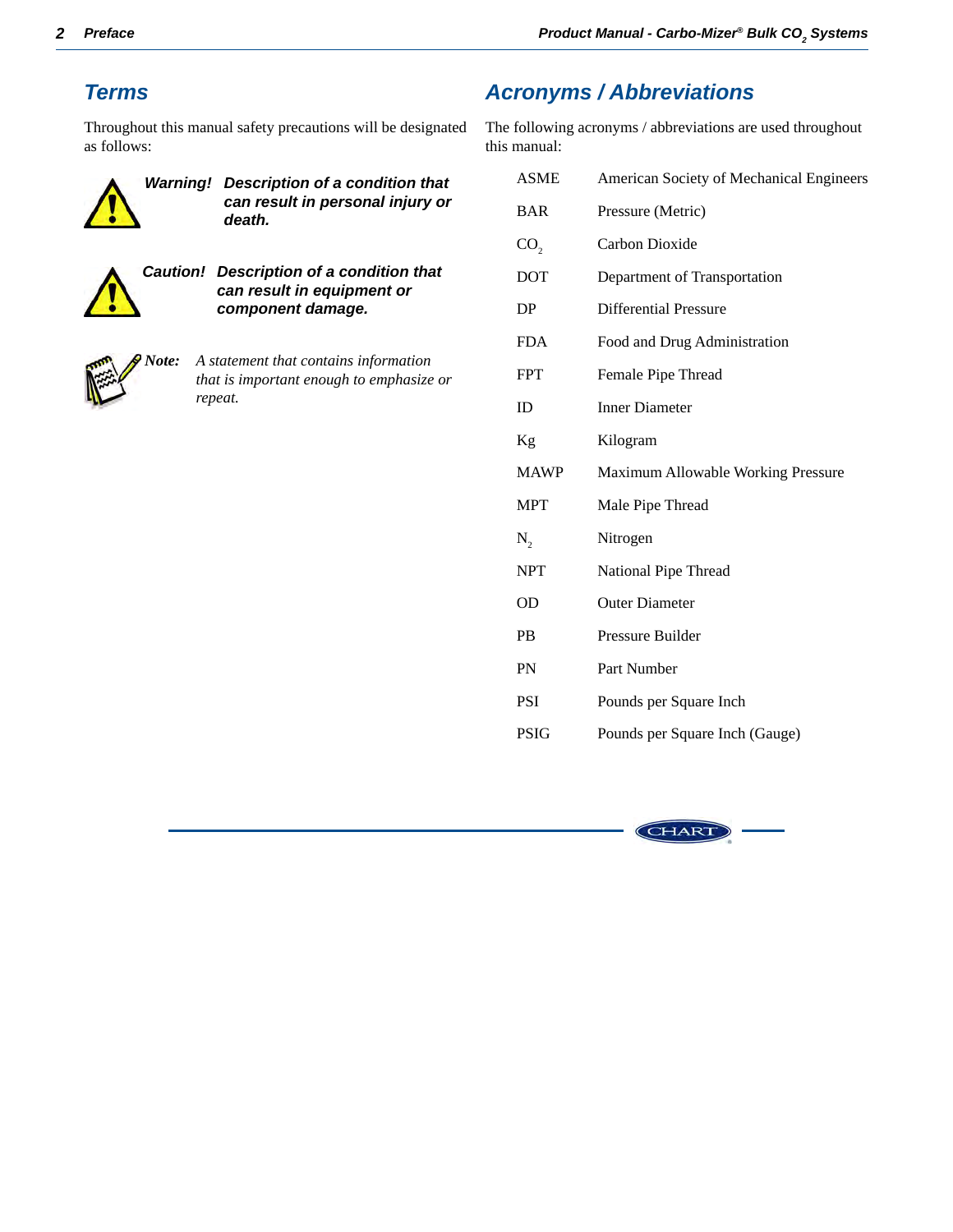## <span id="page-6-0"></span>*Safety*

## *General*

The system described in this manual holds and dispenses carbon dioxide  $(CO_2)$  gas under pressure. All persons using this equipment must read and understand the operation and safety information contained in this manual and must be adequately trained to operate this equipment.



*Warning! Asphyxiation hazard. Carbon dioxide gas can cause serious injury or death. Do not breathe CO2 gas. Avoid entering tank area if a leak is suspected and thoroughly ventilate area.*



*Warning! Frostbite hazard. Contents are extremely cold and can cause frostbite. Do not touch liquid, ice, or ice crystals on or near tank. Stay away from escaping gas.*



Warning! CO<sub>2</sub> vapors in air may dilute *the concentration of oxygen necessary to support or sustain life. Exposure to such an oxygen deficient atmosphere can lead to unconsciousness and serious injury, including death.*

 $\mathrm{CO}_2$  gas is a colorless, odorless, tasteless gas that displaces oxygen and does not support life. The gas is difficult to detect without the assistance of special equipment. Avoid breathing or contacting  $CO_2$  in gas, liquid or solid form.

Exposure to concentrations of less than 5% can cause physical symptoms including unconsciousness, injuries or death. Even low concentrations of  $CO<sub>2</sub>$  can cause:

- Dizziness, headaches, nausea or disorientation
- Increased respiration or heart rate
- Shortness of breath or rapid suffocation

 $CO<sub>2</sub>$  is heavier than air and can collect in low areas such as basements, stairwells, and confined spaces. Avoid entry into areas where  $\text{CO}_2$  leaks or high concentrations of  $\text{CO}_2$ are suspected. Enter those areas with caution only after they have been thoroughly ventilated.

Whenever the tank is inside a building it's safety relief circuit must be connected to an outdoor vent typically in the fill box. The fill box and/or vent must never be located in or above any below-ground spaces or stairwells. The tank must not block emergency exits, aisles, fire suppression equipment or utility boxes or accesses.  $CO_2$  lines or hoses must be located away from traffic areas and heat sources and must be protected from potential causes of damage. All connections, lines, and components must be leak-free.

This equipment should be installed and serviced only by professional agents who are qualified to work with  $CO<sub>2</sub>$ and the mini-bulk liquid  $CO_2$  storage tanks. They should be familiar with all pertinent safety procedures.

Handle liquid so that it will not splash or spill. Protect your eyes and cover skin where the possibility of contact with liquid  $CO<sub>2</sub>$ , cold pipes and equipment, or cold gas exists. Safety goggles or a face shield should be worn at all times when connecting to fill connections, while filling the trank and during disconnection from the fill connection. Clean, insulated gloves that can be easily removed and long sleeves are recommended for arm and hand protection. Cuffless trousers should be worn over the shoes to shed spilled liquid.

## *Equipment Safety and Handling*



*Note:* The bulk CO<sub>2</sub> storage tank is ASME code *tank, designed for permanent installation. It is not designed to meet DOT regulations and must not be transported when containing liquid CO2 . It must be shipped, stored and used in a vertical position to avoid structural damage. When loading a tank onto or off of a truck, use a power lift gate, crane, or an inclined ramp. Never attempt to manually lift or slide a tank on or off a truck bed.*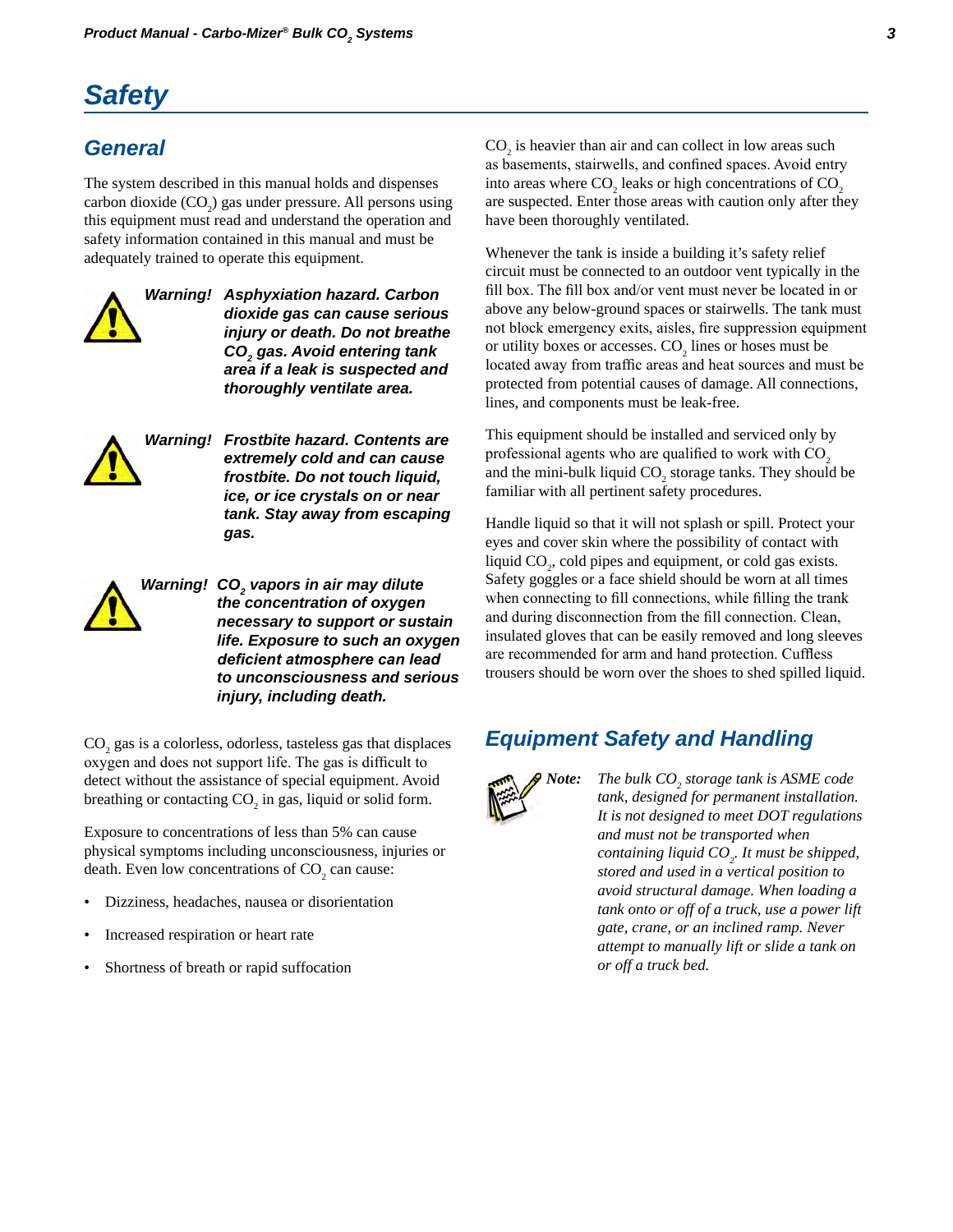## <span id="page-7-0"></span>*CO2 Monitoring Systems*

The Analox  $50^{\text{m}}$  and Ax  $50^{\text{m}}$  Carbon Dioxide Analyzers are precision instruments that provide continuous, accurate monitoring of  $CO<sub>2</sub>$  levels to ensure a safe working environment for your employees, suppliers and yourself.

A proven system with over 80,000 units installed worldwide. The Chart/Analox 50 Monitoring System is comprised of one detector (with visual and audible alarms) and one alarm repeater for remote mounting. The Chart/Ax 50 Monitoring System includes one detector, one alarm repeater and one relay for additional notifications.

For more information look for PN 13586611 on http:// [literature.chart-ind.com](http://literature.chart-ind.com/Default.aspx?siteid=1).

## *First Aid and Emergency Action*

If inhaled:

- Move to fresh air immediately
- If not breathing, give artificial respiration
- If breathing is difficult, give oxygen
- Get immediate medical attention

In case of frostbite:

- End exposure immediately
- Do not rub or pour water on the affected area
- Get immediate medical attention

Rescue:

- Do not attempt a rescue in areas of high  $CO<sub>2</sub>$ concentrations without proper self contained breathing apparatus.
- Thoroughly ventilate areas of possible high  $CO<sub>2</sub>$ concentration before entering.

In case of spills or leaks:

- Evacuate all personnel immediately from affected areas
- Thoroughly ventilate the area of the spill or leak before entering

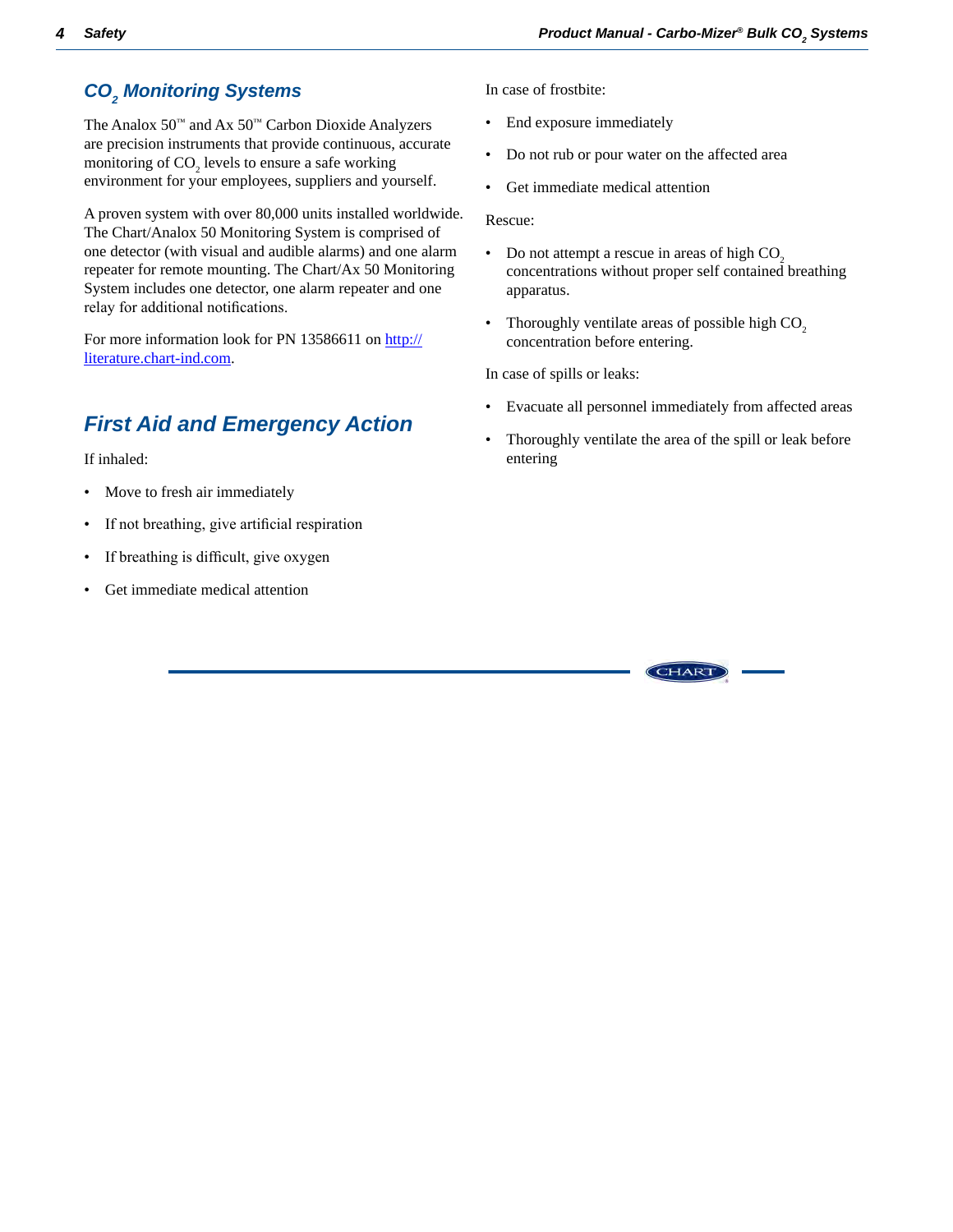## <span id="page-8-0"></span>*Introduction*



#### *System Overview*

The Bulk  $CO_2$  Storage System is designed to provide safe, convenient low pressure liquid storage and supply of carbon dioxide gas for purposes including beverage carbonation, beer dispensing, brewing, and pH control in swimming pools. The system consists of three primary elements: the  $CO_2$  storage tank, a  $CO_2$  fill box (fill station), and connecting fill hose and vent line.

## **Bulk CO<sub>2</sub> Storage Tank**

The storage tank consists of an inner tank and an outer tank, much like a giant Thermos® bottle. The space between the two tanks contains a vacuum and additional insulating material. The vacuum and insulation minimize the entry of unwanted heat into the liquid  $CO_2$  stored in the inner tank.

The tank construction includes an internal vaporizer (coil) and external plumbing configuration that combines to maintain adequate  $CO_2$  gas supply rates. When  $CO_2$  gas is needed, liquid  $CO_2$  is drawn from the inner tank and converted to gas. An adjustable line regulator supplies gas to the end use point at the desired pressure. The gas use or "final line" regulator is normally set between 90 and 115 psi.

In accordance with ASME standard, primary and secondary relief valves protect the tank in the event of excessive pressure. Excess pressure is vented safely to the outside.

### *Fill Station*

The stainless steel fill station (box) is the second major element of the bulk  $CO_2$  storage system. The lockable remote fill box is permanently mounted on an outside wall. It contains a fitting for filling the storage tank at any time of the day without entering the store. The fill box is also equipped with a vent connection through which  $CO_2$  gas from the storage tank's pressure relief or Sure-Fill™  $\mathrm{CO}_2$  Tank Filling System circuits can be released to a safe area outside. If a tank is located indoors and is equipped with a direct fill fitting, not using a fill box located outside, the tank pressure relief circuit must still be vented to the outside.

### *Fill Hose and Vent Line*

The third major element of the stationary bulk  $CO_2$  system is comprised of a fill hose and vent line. These two lines join the outdoor fill box with the  $CO_2$  storage tank.

The fill-hose, constructed with FDA approved food grade materials, is a pressure rated line that connects the brass fill fitting in the fill box with the fill circuit on the tank. The hose is available in standard lengths equipped with connector fittings. Common standard fill hose lengths are 5, 10, 15, 25, and 30 feet.

The vent line is as important as any component in the bulk CO<sub>2</sub> system. It connects the safety relief valves and the Sure-Fill system on the tank to either the outdoor fill box vent fixture or to an alternative outdoor vent tube.



*Note:* When used indoors a CO<sub>2</sub> storage tank *must always be connected with a vent line to the outdoors (see Safety section).*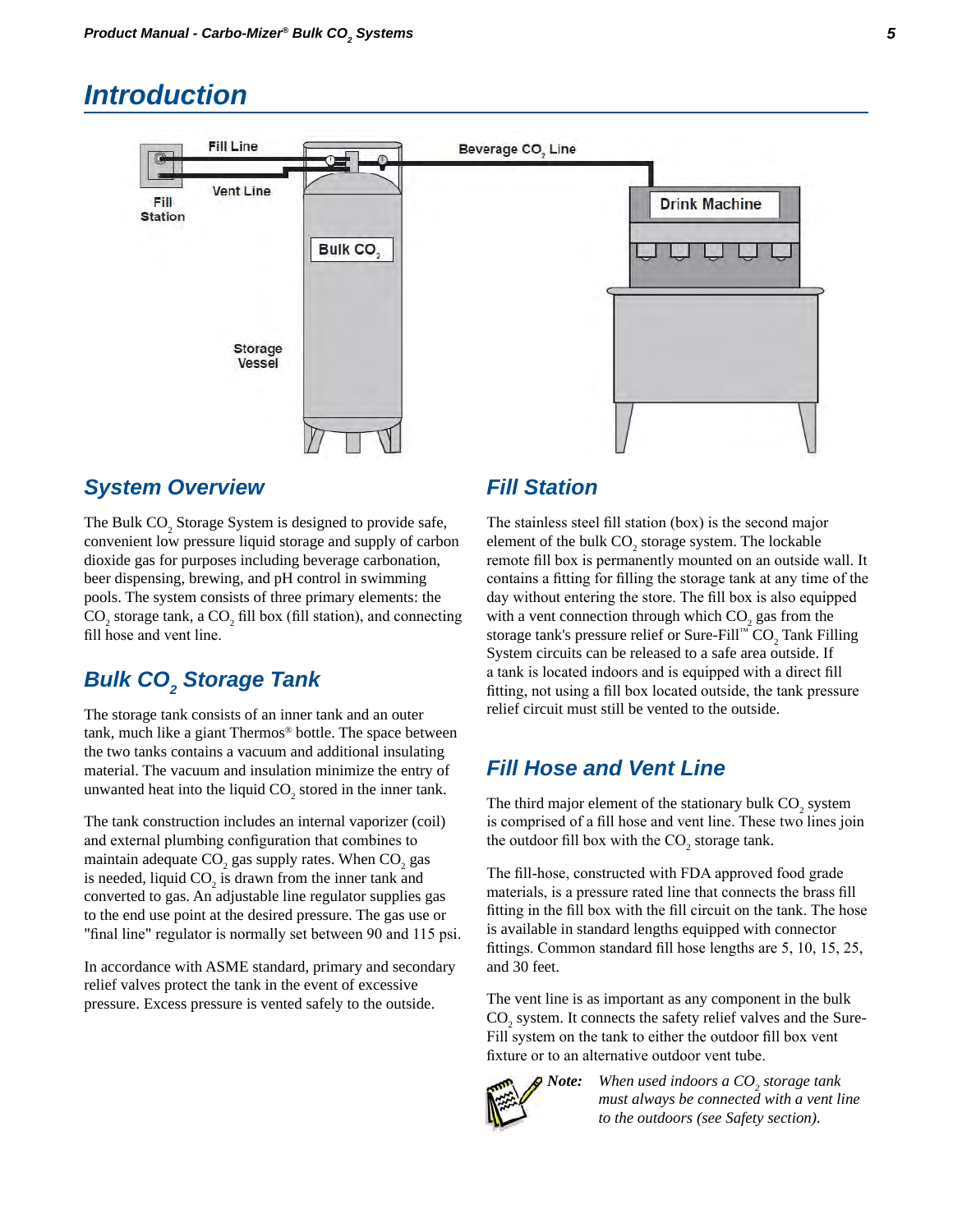## <span id="page-9-0"></span>*Tank Plumbing*

Plumbing components on the liquid  $CO_2$  storage tank perform five functions (refer to illustrations on this page):

- 1. The fill tube allows liquid  $CO_2$  to be transferred into the tank during the delivery process.
- 2. The gas-use circuit dispenses  $CO_2$  gas to the end use system (Carbo-Mizer Series tanks also have a liquid  $CO<sub>2</sub>$  dispense port).
- 3. The pressure control circuit (PB on Carbo-Mizer tanks) maintains optimal operating pressure and conserves gas for efficient system performance.
- 4. The relief/vent circuit allows excess pressure to safely exit the tank and the building. The Carbo-Mizer 300, 450, 550, and 750 can be equipped with the optional Sure-Fill™  $CO_2$  Tank Filling System assembly to optimize  $CO<sub>2</sub>$  fill efficiency and convenience.
- 5. Contents and pressure gauges monitor the status of the  $CO<sub>2</sub>$  inside the storage tank.



Carbo-Mizer 300, 450, 550, 750

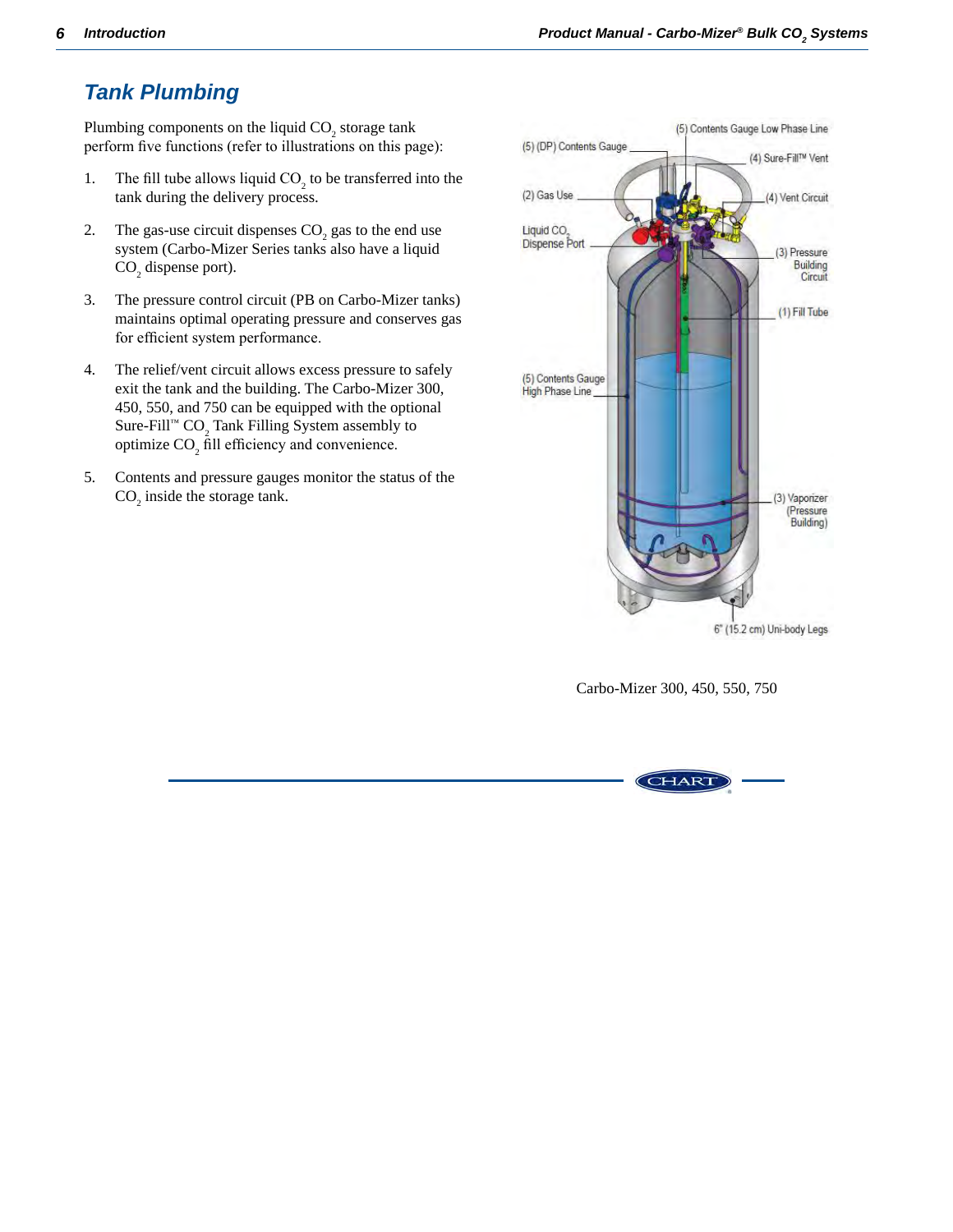## <span id="page-10-0"></span>*Installation*

### *Equipment Location*

#### *Site Survey*

Prior to installation of the  $CO_2$  system components a site survey should be performed to determine the best location for placing the bulk  $CO_2$  tank and the fill station. As a matter of safety, this would be a good time to determine the proper location for a  $CO_2$  monitor ( $CO_2$  is 1-1/2 times heavier than air and in the event of a leak is likely to collect in low-lying and confined spaces). Bulk  $CO<sub>2</sub>$  tanks should be installed outdoors in an unenclosed space whenever possible. Tanks should not be installed on roofs, in basements, or below grade. Tanks should have foundations or floors capable of supporting the full weight of the tank plus product. Tanks should not be installed near electrical panels, ventilation intakes, stairwells or elevators.

A site survey form created by the installer should be used to plan, understand, and approve the best location for the equipment. The survey must be conducted with the store owner or their designated representative and the system installer. Any subsequent modifications to the installation should be noted on the form and signed by the store representative and the installer.

#### *Fill Box Location*

The fill box location must be determined before locating the  $CO_2$  tank. A fill box is typically mounted on a back wall at a height of 3-1/2 to 4 feet. It should be located out of the way of store/customer operations if possible. It must be located within a distance allowing easy delivery access and considering the length of the fill hose from the delivery truck. The fill box may be located in a drive-thru lane and the fill hose may be driven over when it is pressurized during the filling operation.

While determining the best location for the fill box always check the inside wall of the proposed location to be sure the box installation will not interfere with appliances in the store and will not damage anything inside the wall such as plumbing and electrical conduits. In some stores the fill line between the fill box and the storage tank must be sleeved. In those cases be sure to locate the box where it will allow the inside sleeve to have adequate radius for the fill hose to easily pass thru for installation and for future maintenance. The sleeve must not interfere with store operations.

#### *Storage Tank Location*

Once the fill box location has been defined, the location of the  $CO_2$  storage tank can be determined. The primary considerations for placing the storage tank are space and distance from the fill box. The storage tank must be placed as close to the fill box as possible to maximize filling efficiency; ideally within 25 feet. The distance from the storage tank to the beverage machine or other use point is not critical.

The storage tank should not be installed in hallways. It should be placed in locations out of the way of other fixtures such as electrical panels and sinks. Although the tank should be in the most out-of-the-way location available, it must be placed where it is accessible for service and in a manner that allows its gauges to be read. Tanks installed outside near traffic should have protective bollards or guards installed. Check local codes for specific requirements.



*Note: To prevent damage to the tank's plumbing components the tank's handling ring must never be used as a hanging rack or platform for storage.*

### *Installation Equipment*

#### *Installation Tools and Supplies*

Installation of the bulk  $CO_2$  system requires certain tools and installation materials. A supply of the following materials and tools should be maintained for most simple and economic installations though not all installations will require them:



*Warning! When using the following tools, suitable eye and ear protection must be worn. Failure to do so could result in serious personal injury.*

#### *Tools*

- Electric Hammer Drill for drilling holes and chiseling brick. Accessories:
	- 3/4" x 21" Scaling Chisel
	- 3" Core Bit
	- 1" x 21" Masonry Bit
	- 1/4" x 13" Masonry Bit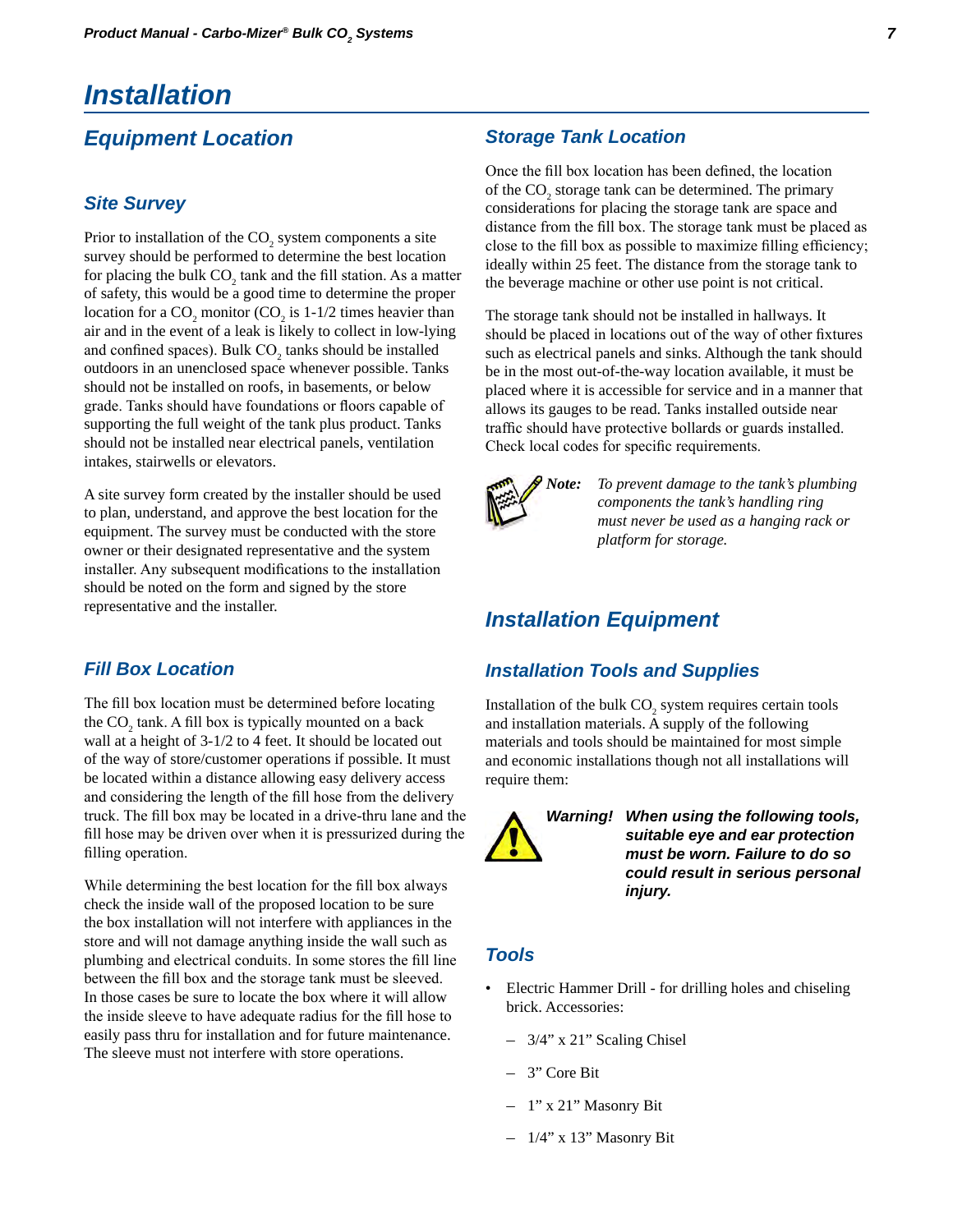- <span id="page-11-0"></span>– 1/2" Masonry Bit
- 7-1/4" Builder's Circular Saw for scoring brick and cutting wood exteriors. Accessories:
	- Masonry Cut-Off Wheel
	- Combination Blade
- Reciprocating Saw for cutting through wood walls. Accessories:
	- Metal Cutting Blades
	- Wood Cutting Blades
- Electric Hand Drill for drilling anchor holes. Accessories:
	- 1/4" and 3/8" Masonry Bits
	- Set of Twist Drills
	- 3" Hole Saw
- Oxyacetylene Torch for cutting rebar in poured concrete walls and floors.

#### *Supplies*

- Hand Truck with Strapping Attachment
- Torpedo Level
- Carpenter Square
- **Extension Cord**
- Oetiker Clamp Pliers
- Step Ladder
- Caulk Gun
- Assorted Hand Tools
- **Flashlight**
- Silicone Sealant (clear and white)
- 2" PVC Pipe and Elbows
- 1/4" Plastic Screw Anchors
- 1/4" x 1" Self-Tapping Screws
- 9" Cable Ties
- PVC Cement
- Duct Tape
- Teflon Tape
- PVC Flanges
- Chalk or Other Marker
- Leak Check Solution

| <b>Hardware</b>                              | <b>Chart PN</b> |
|----------------------------------------------|-----------------|
| Clamps for 1/4" ID Tubing                    | 3411321         |
| 1/4" Hose Barb Nipple                        | 1611481         |
| 1/4" Female Flare Nut                        | 1611471         |
| 1/4" Hose Barb x 1/4" Female Elbow           | 1611461         |
| <b>Flare Nut Connector</b>                   | 1111222         |
| 1/4" ID Beverage Tubing                      | 2811416         |
| Concrete Wedge Anchor                        |                 |
| Hilti Kwik-Bolt <sup>®</sup> (3/8" x 3-3/8") | 10559713        |
| or                                           |                 |
| Red Head True Bolt <sup>®</sup>              | 11557752        |



*Note: Stainless steel fittings should be used.*

## *Fill Station (Wall Box) Installation*



*Note: For fill-box diagrams and components identification refer to the Specifications section of this manual*

If possible, select a fill station location that will not interfere with store/customer operations. A neat and clean installation is important since the fill station is visible to the general public.

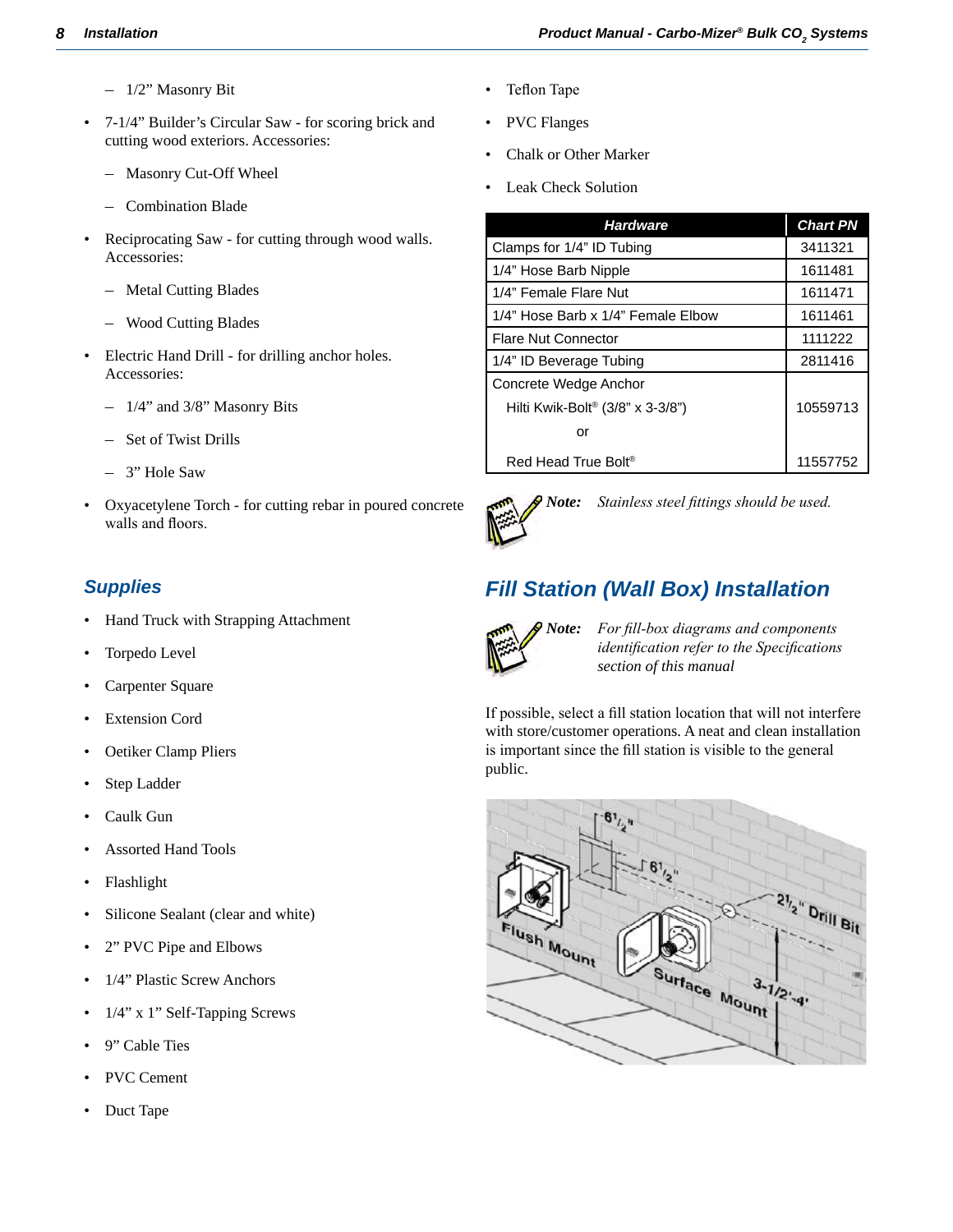<span id="page-12-0"></span>Before marking the fill station location on the exterior wall, check to be sure the fill box will not interfere with any electrical, plumbing, or gas lines inside or outside the store.

#### *Flush-Mount Fill Box (PN 9723139)*

- 1. Using a pre-cut template or carpenter's square and a level, mark a 6-1/2" square on the exterior wall making sure the marking is plumb. Match the fill box to the outline on the wall to make sure the outline is correct.
- 2. Using a circular saw, make a 1/2" to 1" perimeter cut along the inside of the outline. Use a masonry blade to cut brick, concrete or block wall.



*Caution! Do not attempt to remove material from the wall without first making the perimeter cut.*



*Warning! To help prevent serious injury, always wear goggles, gloves, and a dust mask when making perimeter cuts.*

3. Use a hammer drill and 3/4" scaling chisel to remove brick or concrete material within the perimeter of the cut. Begin chiseling near the bottom of the perimeter and work toward the top.

For easier separation of wall material from a poured concrete wall, drill 3/4" holes about 3" deep around the inside of the perimeter to perforate the material before chiseling.



*Warning! Be very careful when handling the chisel. The chisel may have a tendency to "jump" and could cause personal injury or damage to the surrounding wall.*

4. Remove debris from the hole.



*Note: Some concrete walls contain reinforcing rods. Cut rebar with an oxyacetylene torch if necessary.*

- 5. Slide the box into the opening and make sure its flange lies flat against the wall surface.
- 6. While holding the box in position mark the four corner mounting holes.
- 7. Drill the corner mounting holes about 1-1/2" deep using a 1/4" drill bit or masonry bit as necessary. Insert plastic screw anchors.
- 8. Drill a 3" 'center hole' in the back of the fill box opening using a 3" core bit.



*Caution! To prevent damage to the inside wall surface, the center hole may need to be drilled from inside to outside. To accomplish this, first drill a 1/4" pilot hole through from the outside; then drill the 3" hole from the inside using the pilot hole as a guide.*

9. Insert the box into position and fasten it using sheet metal screws.

#### *Surface-Mount Fill Box (PN 9722279)*

When the use of a surface mounted box is preferred, it will simply be mounted onto the outside surface of the store wall.

- 1. At the desired fill box location mark and drill the center hole using a 3" bit.
- 2. Place the box in position so its fill and vent fittings are within the 3" hole. Mark the four corner holes while using a carpenter's level to make sure the box is level.
- 3. Drill the four corner pilot holes. Use a 1/4" bit if necessary for screw anchors. Insert the anchors.
- 4. Fasten the box in place using sheet metal screws.

### *Fill Hose Line Installation*

Fill and vent lines will likely be routed differently in each store. By following basic recommendations, the lines should be run properly and as easily and simply as possible.

Distance from the outside fill box to the  $CO_2$  storage tank should be as short as possible and typically varies from 1 to 30 running feet. Fill line distances of longer than 30 feet are not recommended because longer fill hose length results in reduced  $CO<sub>2</sub>$  fill efficiency.



*Note: When installing the fill and vent lines please be aware that they need to be accessible for inspection and service. The lines should be inspected at least once a year for leaks, damage or signs of wear. They should be replaced every eight years.*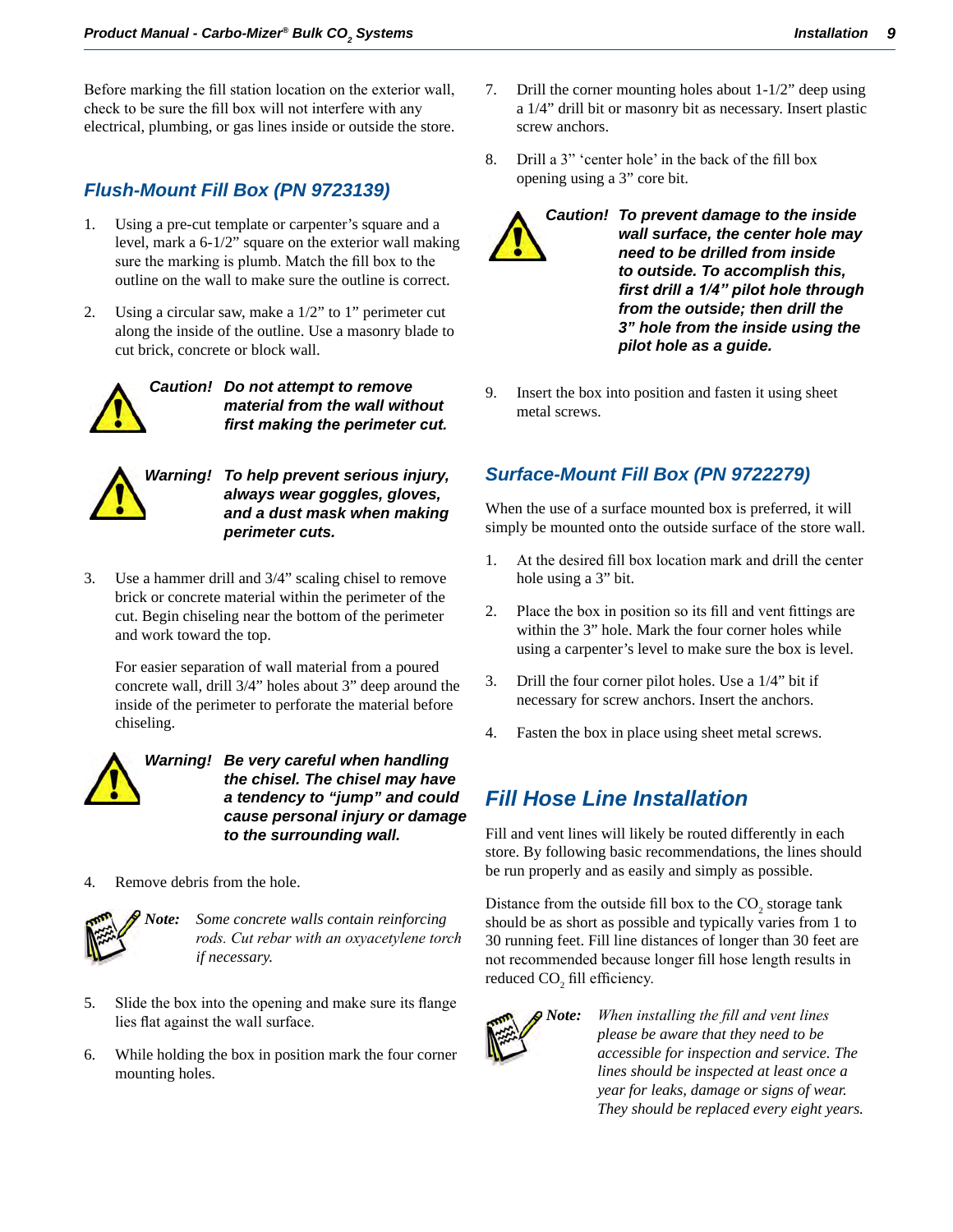<span id="page-13-0"></span>Fill and vent lines are generally secured together with cable ties about every 18 inches and attached to the wall using conduit straps about every 2 or 3 feet along the run. The lines should run either horizontally or vertically and as inconspicuously as possible. Excess line should be coiled and tied.

Running lines through a conduit sleeve is generally not necessary. However, if the lines were to be exposed in a high traffic area, it may be best to run them through a sleeve to ensure protection. Sleeve material generally used is 2" or 3" PVC piping.

#### *Connect Lines to Fill Box*

1. Gain access to the back of the fill box by temporarily removing the box from its mount.



*Note: The fill fitting is fastened to the fill box by four lock-nuts on threaded studs. The fitting can be easily removed for service or for attaching the fill line.*

- 2. Fasten the vent line simply by pushing the line onto the barbed fitting on the back of the fill box.
- 3. Fasten the flare connector on the end of the fill hose to the flare connection end of the fill fitting.



*Note: In the event that a fill hose needs to be attached at a right angle to the fill box, a flare fitting 90° elbow (Chart PN 11388573) may be used to connect the fill hose to the fill fitting.*

#### *Run Lines to Tank Location*

- 1. Feed the fill and vent lines through the wall (or PVC wall flange if used) to the inside of the store.
- 2. Re-attach the fill box if necessary.
- 3. If sleeve material is not being used, route lines to the tank location according to plan and attach them to the wall with conduit straps about every 2 or 3 feet. Proceed to  $CO_2$  storage tank installation.
- 4. If a sleeve is being used, size and cut the sleeve material to the proper length and with a bend radius toward the wall flange. Bond sleeves to elbows with PVC glue only if necessary. If the connections are not bonded they will be easier to separate when future service is required. If the connections are bonded the bend radius should allow the fill hose to slide freely within the sleeve for future maintenance and replacement.



*Note: A fill hose should be replaced every eight years.*

- 5. Feed the fill and vent lines through the PVC sleeve conduit and run the sleeve conduit to the  $CO_2$  storage tank.
- 6. Attach the PVC sleeve to the wall with conduit straps. Proceed to  $CO<sub>2</sub>$  storage tank installation.

## *CO2 Storage Tank Installation*

The bulk  $CO_2$  storage tank should be installed in compliance with local code requirements as applicable. It should be installed in an area having free flowing air space and out of the way of pedestrian traffic. It should be located away from chemical storage areas. The tank should be positioned so its plumbing components are accessible for service and so its gauges are facing "forward" and are readable.



*Caution! The storage tank must be vented to the outside to prevent hazardous CO2 concentrations from developing if a pressure relief valve should open.*

#### *Bolting a Tank (with 6" legs) to the Floor*

- 1. Place the tank in its best position and mark three flooranchor holes through the holes in the bottom of the legs. Move the tank.
- 2. Drill holes with a masonry bit having the same diameter as the anchor. Make sure the hole depth exceeds the minimum embedment of the anchor.
- 3. Assemble each anchor with a nut and washer so the top of the nut is flush with the bolt. Drive each anchor into a floor hole until the nut is against the surface of the floor. Expand the anchor by tightening the nuts 3-5 turns until firmly tight. Remove and save the nuts and washers.
- 4. Move the tank back into position being careful that the hold in the bottom of each leg is over an anchor bolt. Place a washer and nut onto each bolt and tighten.

## *Connect Line to the CO2 Storage Tank*

Bulk  $CO_2$  storage tanks contain positive  $CO_2$  gas pressure when they are shipped. Before installing the lines onto the tank, any residual pressure should be vented off by simply opening the gas-use valve.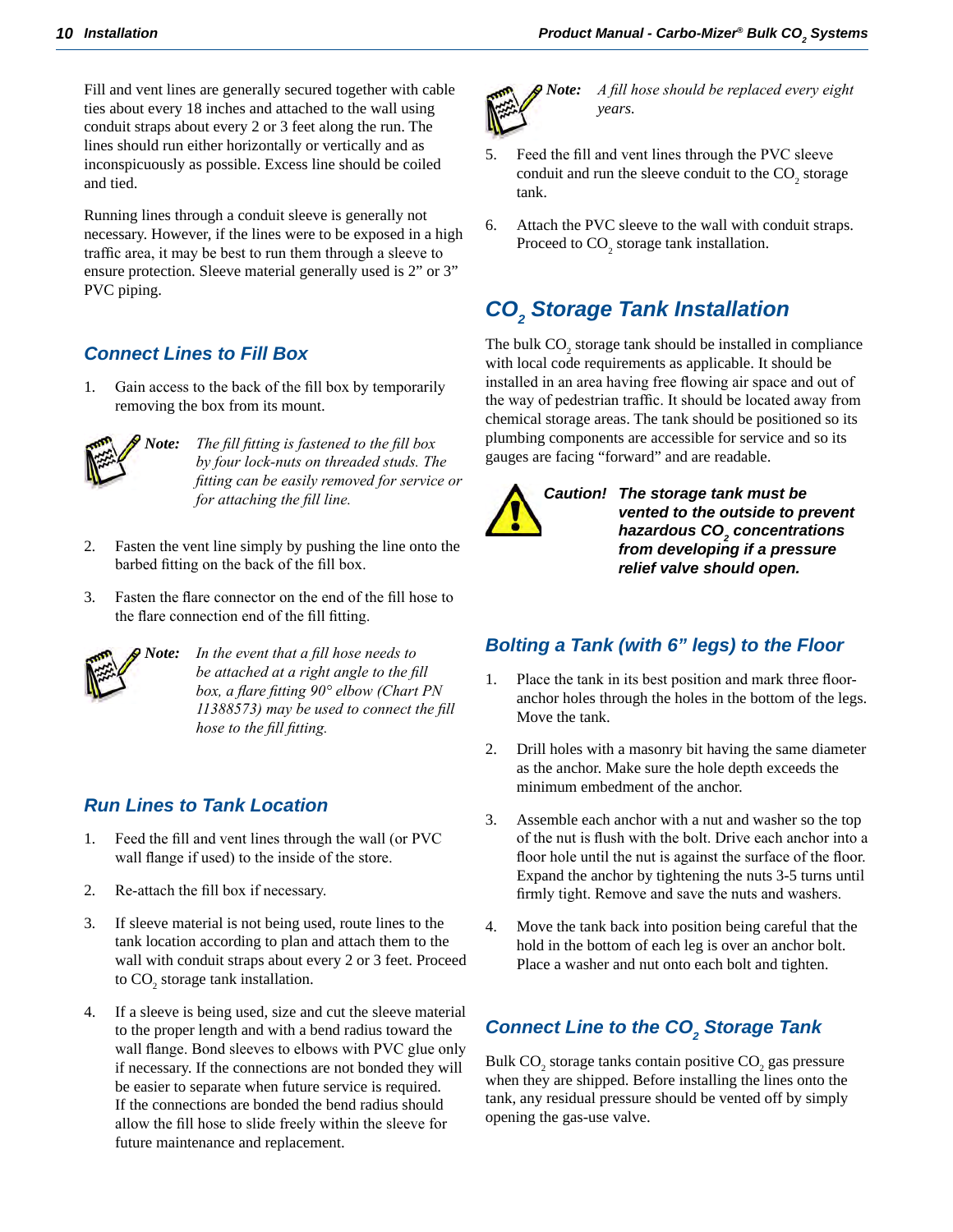- <span id="page-14-0"></span>1. Connect the liquid fill hose to the inlet flare fitting on the tank; then open the tank valve.
- 2. Squarely cut the vent tubing to the proper length and attach the tubing to vent circuit fitting of the tank.
- 3. Connect the supply line tubing to the tank's supply regulator.



*Note:* Do not use copper tubing for  $CO<sub>2</sub>$  gas *supply.*

For best results, the tank should be filled at this time to ensure that the lines are properly purged before use with the beverage system. This is also the best time to check the system for leaks.

### *Connecting to the Beverage System*

The gas-use line from the  $CO_2$  storage tank to the beverage equipment or other end use point(s) will probably be run differently in each location. The distance from the  $CO_2$  tank to the equipment is not critical and can be several hundred feet.

Beverage tubing lines with 1/4" ID are generally adequate for service up to 50 feet. For longer runs a larger ID tubing may be desired to compensate for pressure drop. Refer to the chart below for recommended gas line sizes for various distances. For certain applications where several 'stations' are supplied by a single  $CO<sub>2</sub>$  source, a larger diameter 'header' or 'trunk' line may be used while teeing 1/4" 'drop' lines to supply individual stations. By following basic recommendations described in this section,  $CO_2$  supply lines can be run as easily and as effectively as possible.

- 1. Run the gas use line in a manner that is as inconspicuous as possible.
- 2. The line should be attached along the run in horizontal or vertical orientation; level and plumb wherever possible to present a neat and careful installation. Never leave loose line hanging.
- 3. Cut the line to proper length.
- 4. Secure connections to the  $CO_2$  storage tank's final line (supply) regulator and to the drink system equipment using appropriate fittings.
- 5. Open the gas-use isolation valve on the bulk  $CO<sub>2</sub>$ storage tank and check the supply regulator gauge for proper set pressure within the range of 90-115 psi while gas is flowing.
- 6. Perform a leak check with soap solution on all joints to the drink system and correct as necessary.



*Note: Beverage systems consist of a variety of equipment functions. Each function may require a different CO2 pressure. The bulk CO2 storage system supplies a pre-set CO2 pressure of about 110 psi. Therefore, secondary or 'step-down'regulators should be used as necessary to meet the requirements of system functions. Since high pressure regulators normally used on high pressure cylinders are constructed to respond to very high inlet pressures, they may not perform properly in the low pressure bulk CO2 system and their use is not recommended.*

| Gas-Use Tubing Size / Distance Recommendations From a Single Supply Regulator |                        |                         |                           |                           |
|-------------------------------------------------------------------------------|------------------------|-------------------------|---------------------------|---------------------------|
| <b>Tubing ID</b>                                                              | <b>To 1 Carbonator</b> | <b>To 2 Carbonators</b> | <b>To 3-5 Carbonators</b> | <b>To 6-8 Carbonators</b> |
| 1/4"                                                                          | $0' - 50'$             | $0'$ - 20'              | $- -$                     | $- -$                     |
| 3/8"                                                                          | $51' - 250'$           | $21' - 100'$            | $0' - 20'$                | $- -$                     |
| 1/2"                                                                          | $251' - 500'$          | $101' - 500'$           | $21' - 100'$              | $0'$ - 50'                |
| $5/8$ " * or (2) $1/2$ "                                                      | --                     | $- -$                   | $101' - 250'$             | $51' - 100'$              |
| $3/4"$ * or (3) $1/2"$                                                        | --                     | $- -$                   | $251' - 500'$             | $101' - 250'$             |

\*Non-standard tubing

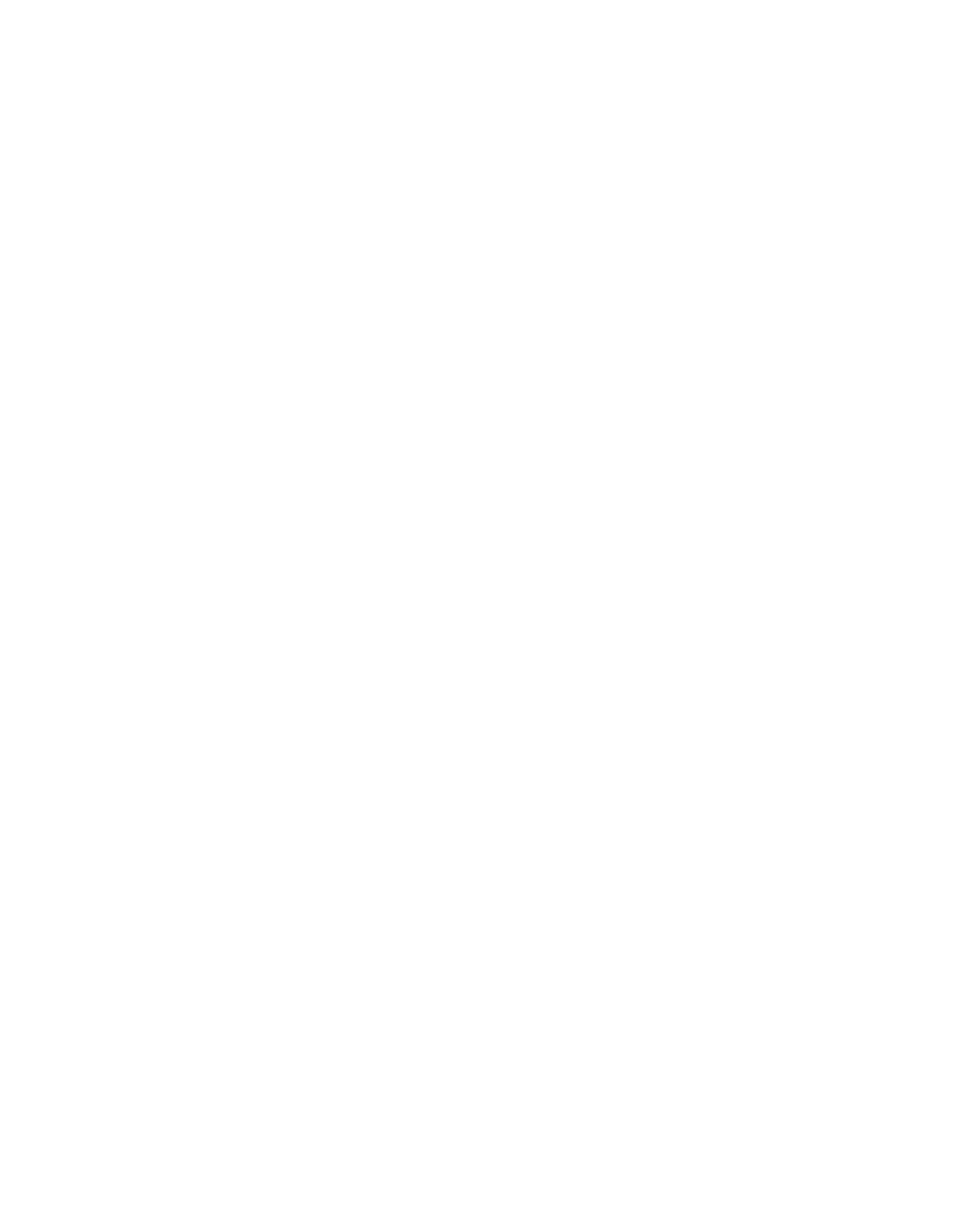## <span id="page-16-0"></span>*Operation and Troubleshooting*

## *Filling the CO2 Storage Tank*

#### *First Fill*

The first fill of the tank cools the inner tank of the storage system. Since the inner tank of a new  $CO_2$  storage tank is relatively 'warm,' its first fill may take 20 to 30 minutes and a larger than normal amount of  $CO_2$  gas will be vented during the fill. A higher-than-normal operating pressure can be expected for several days after the first fill.

- 1. Open the fill-box door and inspect the threaded fillfitting for debris and damage. Wipe the fitting with a clean dry cloth if necessary.
- 2. Inspect the delivery hose quick-connect and wipe the fitting if necessary.
- 3. Connect the delivery hose to the fill box fill fitting. If filling a tank equipped with the Sure-Fill™  $CO_2$  Tank Filling System option proceed to step 7.
- 4. Open the liquid delivery valve to allow liquid  $CO<sub>2</sub>$ to flow into the tank.  $CO_2$  will stop flowing when the tank's pressure equals the pressure of the delivery source. At this point the tank should be just over half full.
- 5. Close the liquid delivery valve; then open the vent valve on the delivery hose assembly to reduce pressure in the tank. Drop the tank pressure to between 100 and 125 psi (frost should be seen at the bottom of the tank). Close the vent valve.
- 6. Repeat the liquid delivery and vent cycle as often as necessary to get the tank contents to about 350 pounds on the 450 pound model.



*Note: The initial fill will take considerably longer time than subsequent fills. If scheduling permits, it can be a good idea to initially fill the tank about halfway and then return in a day or two to complete the fill.*

7. When filling a tank equipped with the Sure-Fill vent option, make sure the isolation valve in the Sure-Fill relief circuit is open.

- 8. Open the liquid delivery valve to allow liquid  $CO<sub>2</sub>$  to flow into the tank. The Sure-Fill vent valve will open when the tank pressure reaches approximately 200 psi. At that point a pressure relief venting noise will be heard from the vent fitting below the fill connection in the fill box. Continue filling.
- 9. When the venting stops the tank is full. Disconnect the fill hose from the fill station.
- 10. Using a leak-check solution check all connections and fittings on the tank and fill box for leaks. Tighten connections if necessary.

## General CO<sub>2</sub> Delivery

To minimize delivery expense, delivery frequency should be scheduled to allow a 200-500 pound delivery; depending on tank size. For most restaurants, this will be every 20-30 days. Delivery routes are typically planned to minimize travel time and "rush-hour" traffic situations.

- 1. Delivery vehicle pressure must be maintained at 280- 300 psi for proper operation. Low delivery pressure can cause 45-50 minute fill times.
- 2. A delivery pressure of 50 psi higher than the restaurant storage tank pressure should be maintained during filling. A low pressure differential will cause long fill times.
- 3. Maintain a delivery log for each account to help detect irregularities in  $CO_2$  consumption.
- 4. Adjust delivery program to longer intervals between deliveries as consumption justifies.

### *Carbon Dioxide Consumption*

The amount of  $CO<sub>2</sub>$  that will be consumed in the variety of restaurant applications is almost impossible to predict. While primarily used for beverage carbonation,  $CO_2$  is also used for carbonating frozen drinks and for driving pumps and automatic dispense systems.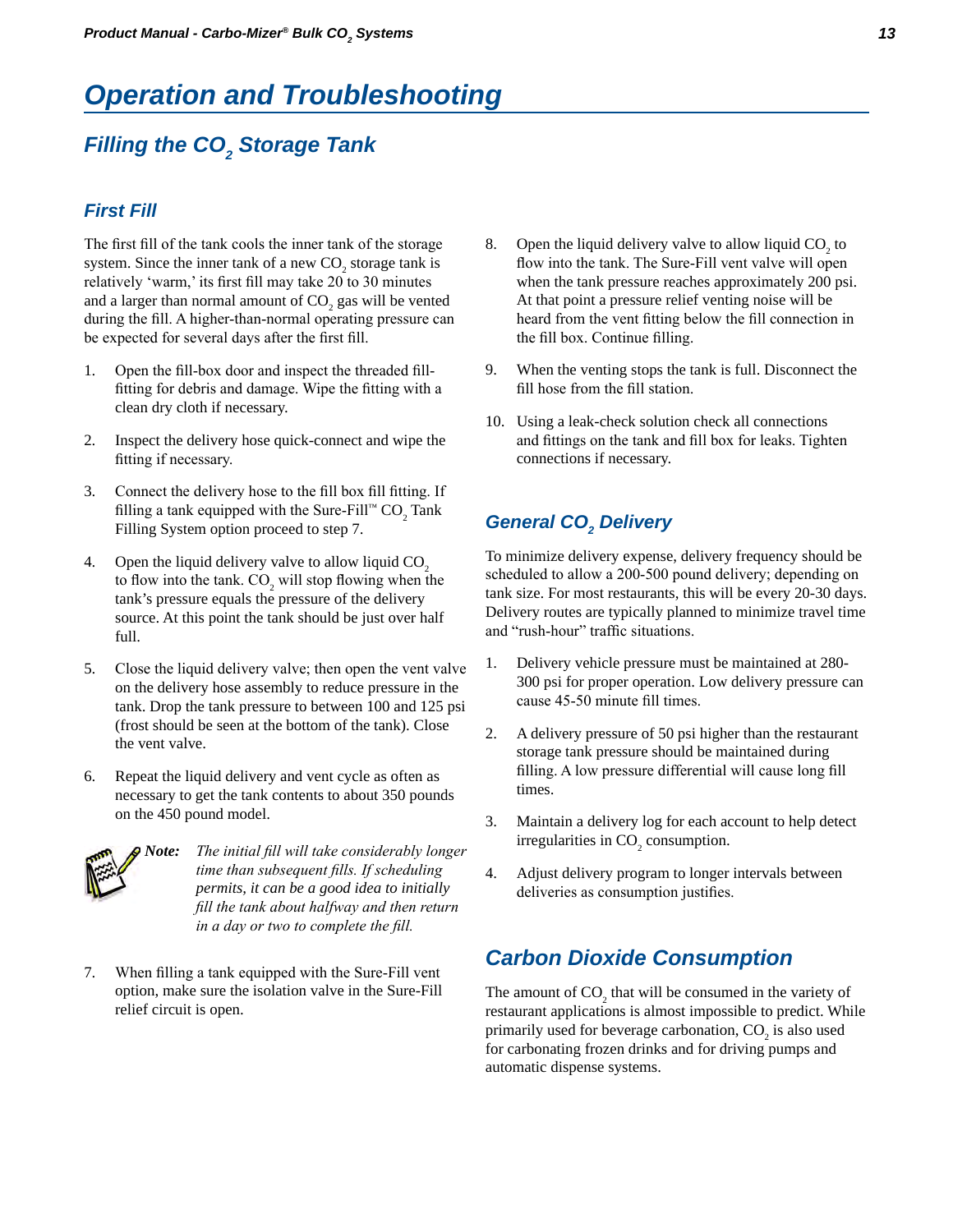<span id="page-17-0"></span>A typical 16 oz. soft drink contains about 2.4 oz. of syrup and water carbonated with 0.0112 lb. of  $CO_2$  (approximately 1 lb. of  $CO_2$  is required to carbonate one hundred 16 oz. drinks). The table below shows an estimate of  $CO<sub>2</sub>$ consumption just for beverage carbonation based on a use ratio of 0.6 lb.  $\text{CO}_2$  per gallon of syrup.

| <b>Weekly Syrup</b><br><b>Usage (gallons)</b> | <b>Bag-In-Box</b><br><b>Containers</b> | <b>CO<sub>2</sub></b> Consumption for<br>Carbonation (lb.) |
|-----------------------------------------------|----------------------------------------|------------------------------------------------------------|
| 10                                            | 2                                      | 6                                                          |
| 20                                            | 4                                      | 12                                                         |
| 30                                            | 6                                      | 18                                                         |
| 40                                            | 8                                      | 24                                                         |
| 50                                            | 10                                     | 36                                                         |
| 60                                            | 12                                     | 42                                                         |
| 70                                            | 14                                     | 48                                                         |
| 80                                            | 16                                     | 54                                                         |
| 90                                            | 18                                     | 60                                                         |
| 100                                           | 20                                     | 66                                                         |

 $\text{CO}_2$  is also used to 'push' beer from kegs. To push a 'direct draw' beer dispense system, which dispenses directly from the keg, only the fresh-keg (rack) pressure of 12 to 15 psi needs to be maintained on the keg to pour the beer and prevent excessive foaming caused by over-carbonation.



*Note: To push beer greater distances in common 'long draw' dispense systems higher gas pressures are required. However, to avoid over-carbonation and excessive foaming, that higher gas pressure* must consist of a calculated blend of  $CO_{_2}$  and *N2 . Blend gas equipment is available for this purpose.*

The following table shows the approximate amount of  $CO<sub>2</sub>$ consumed to dispense beer.

| CO <sub>2</sub> Consumption (Ib.) |
|-----------------------------------|
| 2.5                               |
| 5.0                               |
| 7.5                               |
| 10.0                              |
| 12.5                              |
| 15.0                              |
|                                   |

## *Operating the Bulk CO<sub>2</sub> System*

The store operator should be familiar with basic elements of the system. The installer is responsible for explaining the CO<sub>2</sub> system to the store operator upon completion of the bulk  $CO_2$  system installation. The following table describes functional elements of the system and is intended to assist with that explanation.

| <b>Component</b>                                                                                                 | <b>Function</b>                                                                                                                                                                               |
|------------------------------------------------------------------------------------------------------------------|-----------------------------------------------------------------------------------------------------------------------------------------------------------------------------------------------|
| CO <sub>2</sub> Contents Gauge                                                                                   | Indicates the approximate amount of liquid CO <sub>2</sub> inside the tank.                                                                                                                   |
| CO <sub>2</sub> Tank Pressure Gauge                                                                              | Indicates tank pressure. Normal operation pressure is between 110 and<br>175 psi.<br>Tank pressure may be as high as 300 psi after a $CO2$ delivery                                           |
| Final Line (Supply) Regulator<br>Note: Actual regulator may not match style shown in<br>diagrams in this manual. | Controls pressure in supply line from tank to beverage equipment.                                                                                                                             |
| Final Line (Supply) Regulator Gauge                                                                              | Indicates supply pressure in the gas-use line. Final line (gas use)<br>pressure is normally 90 - 115 psi.                                                                                     |
| Gas-Use Valve                                                                                                    | On / Off valve for gas supply.                                                                                                                                                                |
| <b>Primary Relief Valve</b>                                                                                      | Prevents tank pressure from exceeding 300 psi.                                                                                                                                                |
| Vent Hose                                                                                                        | Vents excess gas pressure to fill box outside.                                                                                                                                                |
| Fill Hose                                                                                                        | Transports liquid CO <sub>2</sub> from fill box to tank during fill.                                                                                                                          |
| Fill Box                                                                                                         | Connection point for liquid CO <sub>2</sub> delivery and transfer line.                                                                                                                       |
| <b>Filling Schedule</b>                                                                                          | Should be established with supplier based on CO <sub>2</sub> use (normally every<br>4-6 weeks).                                                                                               |
| Periodic Frost                                                                                                   | Frost indicates that liquid CO <sub>2</sub> is being converted to gas to meet a<br>demand. Frost near the bottom of the tank is normal during periods of<br>high or continuous use.           |
| <b>Continuous Frost</b>                                                                                          | Continuous presence of frost during non-business hours or in mornings<br>before business hours indicates a demand for CO <sub>2</sub> gas perhaps caused<br>by a leak in the beverage system. |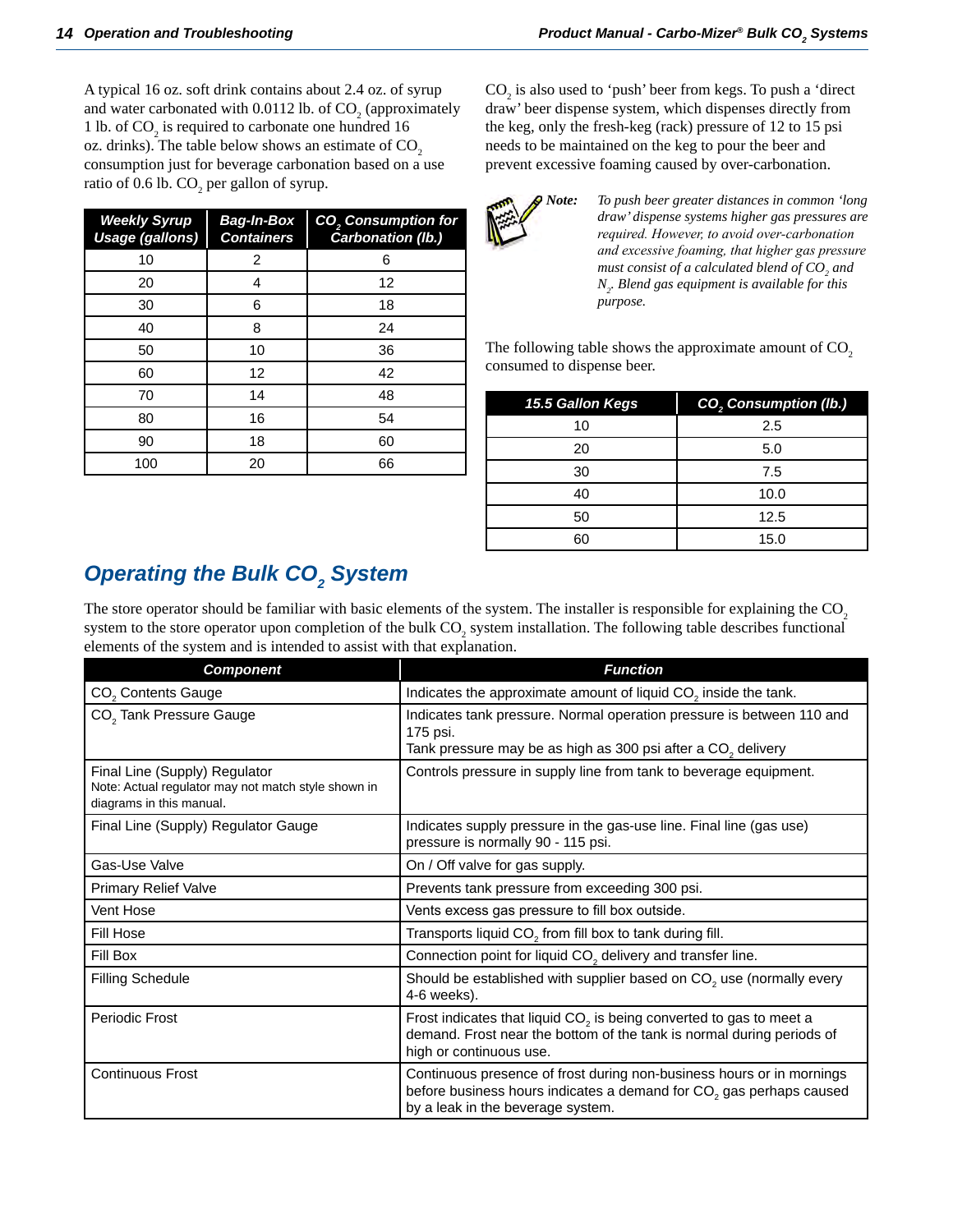## <span id="page-18-0"></span>*Facts to Know*

- 1. A tank's normal internal operating pressure is between 125 psi and 150 psi, which is sufficient pressure to supply the carbonator (typically 90 psi) and low enough pressure to be filled directly.
- 2. Tank pressure can be as high as 300 psi after a delivery but returns to its normal operating pressure after a day or two of normal  $CO<sub>2</sub>$  use.



*Note: Topping off small amounts of liquid between normal delivery cycles will add excessive heat to the cylinder keeping the pressure high.*

- 3. The gas supply pressure is normally between 90 psi and 120 psi.
- 4. Frost or condensation on the tank is normal during periods of  $CO<sub>2</sub>$  use.
- 5. Frost or condensation on the tank before starting the daily use of  $CO_2$  is a sign of a  $CO_2$  leak. Have the leak fixed.
- 6. A Carbo-Mizer 200 holds 201 lbs of  $CO_2$  for a use rate of 10 to 30 lbs per week.

A Carbo-Mizer 300 holds 306 lbs of  $CO_2$  for a use rate of 30 to 60 lbs per week.

Carbo-Mizers 450, 500 and 750 hold from 453 to 771 lbs of  $CO_2$ , depending on model size, for use rates of 40 to 150 lbs per week.

- 7. The contents gauge displays the approximate amount of liquid  $CO_2$  in the tank.
- 8.  $CO_2$  becomes dry ice below a pressure of 61 psi. Stop using  $CO_2$  from the tank if its pressure reaches 70 psi or less.
- 9. An isolation (shut-off) valve is open when its handle is parallel to the valve body and the line. The valve is closed when its handle is perpendicular to the valve body and the line.

## *General Operation Notes*

- 1. Always use caution when working with  $CO_2$ . Read and understand the Safety Section of this manual.
- 2. The Carbo-Mizer system does not require adjustment under normal operating conditions.
- 3. In an emergency the flow of  $CO_2$  from or through the storage tank can be stopped by closing the red-handles valves marked with the Emergency Shut-Off labels.
- 4. For  $CO_2$  equipment issues, call your  $CO_2$  supplier or service specialist. Before calling for service or troubleshooting assistance, please have the following information at hand:
	- Serial number of the tank
	- Description of the problem
	- Readings from:

the tank contents gauge,

the tank pressure gauge and

the final line pressure gauge

- Observations such as unusual frosting and/or events related to the problem
- 5. Every day before starting operations and  $CO_2$  use check for:
	- $CO<sub>2</sub>$  leaks (see Safety)
	- Pressure readings
	- $CO<sub>2</sub>$  contents
	- Abnormal frost or condensation
	- Anything unusual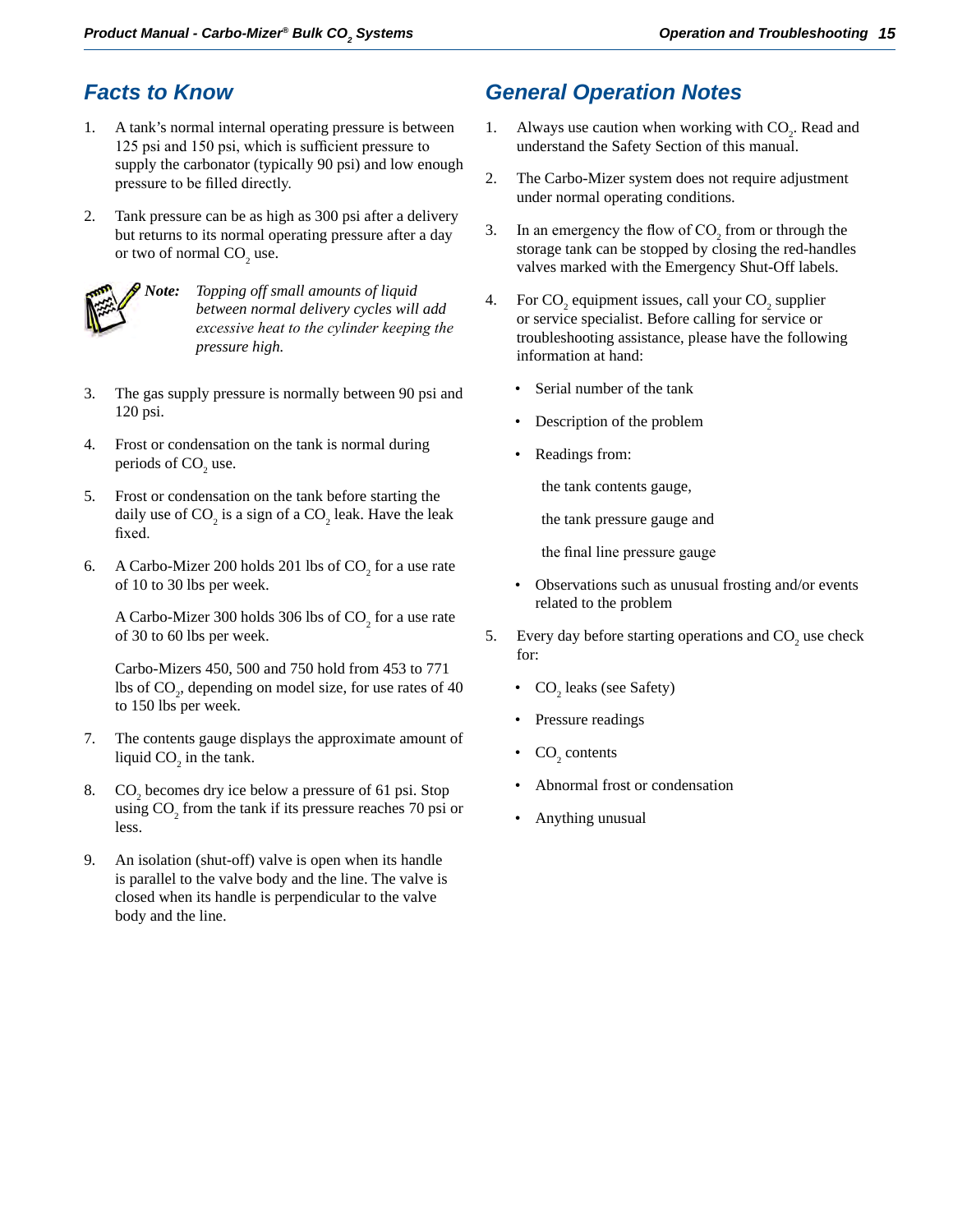## <span id="page-19-0"></span>*Troubleshooting*

The following table is arranged in a Trouble/Probable Cause//Remedy format. The probable causes for specific problems are listed in descending order of significance. That is, check out the first cause listed before proceeding to the next. Perform all procedures in order listed and exactly as stated (Refer to diagrams in the Specifications section as required to locate system components identified in the troubleshooting guide.) If you need further assistance please contact Chart's service team at 1-800-253-1769.

| <b>Trouble</b>                                      | <b>Probable Cause</b>                                                           | <b>Remedy</b>                                                                                 |  |
|-----------------------------------------------------|---------------------------------------------------------------------------------|-----------------------------------------------------------------------------------------------|--|
|                                                     |                                                                                 | Switch to emergency CO <sub>2</sub> gas cylinder.                                             |  |
|                                                     | $CO2$ storage tank is empty.                                                    |                                                                                               |  |
|                                                     |                                                                                 | Call CO <sub>2</sub> supplier for delivery                                                    |  |
|                                                     | Isolation valve to final line regulator is<br>closed.                           | Open valve or valves as required.                                                             |  |
| No $CO2$ to carbonator or                           |                                                                                 | Switch to emergency CO <sub>2</sub> gas cylinder.                                             |  |
| use-point system.                                   |                                                                                 |                                                                                               |  |
|                                                     | Tank pressure is low (110 psi or less)                                          | Stop CO <sub>2</sub> withdrawal from bulk CO <sub>2</sub> tank by<br>closing isolation valve. |  |
| <b>OR</b>                                           |                                                                                 |                                                                                               |  |
| Carbonated drinks are flat.                         |                                                                                 | If tank pressure fails to rebuild see section on low<br>tank pressure.                        |  |
|                                                     | Pressure building regulator is not                                              | Ensure that isolation valves are open (valve                                                  |  |
|                                                     | operating properly; is set too low,                                             | handles should be parallel with the line).                                                    |  |
|                                                     | plugged, or faulty (closed).                                                    | Call CO <sub>2</sub> service agent.                                                           |  |
|                                                     | Unknown                                                                         | Call CO <sub>2</sub> service agent.                                                           |  |
|                                                     | A normal condition during or following                                          |                                                                                               |  |
|                                                     | $CO2$ use.                                                                      | None                                                                                          |  |
| Frost on the bottom, sides,                         |                                                                                 | See Safety section. Evacuate and ventilate.                                                   |  |
| or top of the tank.                                 | Leak in beverage system and/or gas                                              | Check for frost in the morning before CO <sub>2</sub> has                                     |  |
|                                                     | supply lines or CO <sub>2</sub> fill box.                                       | been used. If possible, locate and correct leak.                                              |  |
|                                                     |                                                                                 | Call appropriate equipment service agent.                                                     |  |
|                                                     |                                                                                 | See Safety section. Evacuate and ventilate the                                                |  |
| Frost on tank after extended                        | Leak from the beverage system, CO <sub>2</sub><br>tank's plumbing, or fill box. | room.                                                                                         |  |
| periods of no CO <sub>2</sub> use; such             |                                                                                 |                                                                                               |  |
| as in the morning before<br>store operations begin. | Bag-in-box pump running because B.I.B.                                          | Locate and correct leak if possible.                                                          |  |
|                                                     | is empty.                                                                       | Call appropriate service agent.                                                               |  |
|                                                     | PB regulator set low or plugged.                                                | Call CO <sub>2</sub> service agent for service.                                               |  |
|                                                     | PB shut-off valve closed.                                                       | Open valve by turning handle parallel to line.                                                |  |
| Constant low tank pressure                          |                                                                                 | See Safety section. Evacuate and ventilate the                                                |  |
| (below 125 psi).                                    | $CO2$ leak from tank plumbing, $CO2$ fill box                                   | room.                                                                                         |  |
|                                                     | and/or tank safety system.                                                      |                                                                                               |  |
|                                                     | Normal condition for several hours                                              | Call CO <sub>2</sub> service agent.                                                           |  |
|                                                     | following a CO <sub>2</sub> delivery                                            | None                                                                                          |  |
| Constant high tank pressure                         | Normal when little or no CO <sub>2</sub> is used.                               | None                                                                                          |  |
| (above 200 psi).                                    | PB regulator set too high or stuck open.                                        | Call CO <sub>2</sub> service agent.                                                           |  |
|                                                     | Tank has a weak vacuum insulation.                                              | Call CO <sub>2</sub> service agent.                                                           |  |
|                                                     | Repetitive small deliveries                                                     | Refill cylinder when less than half full.                                                     |  |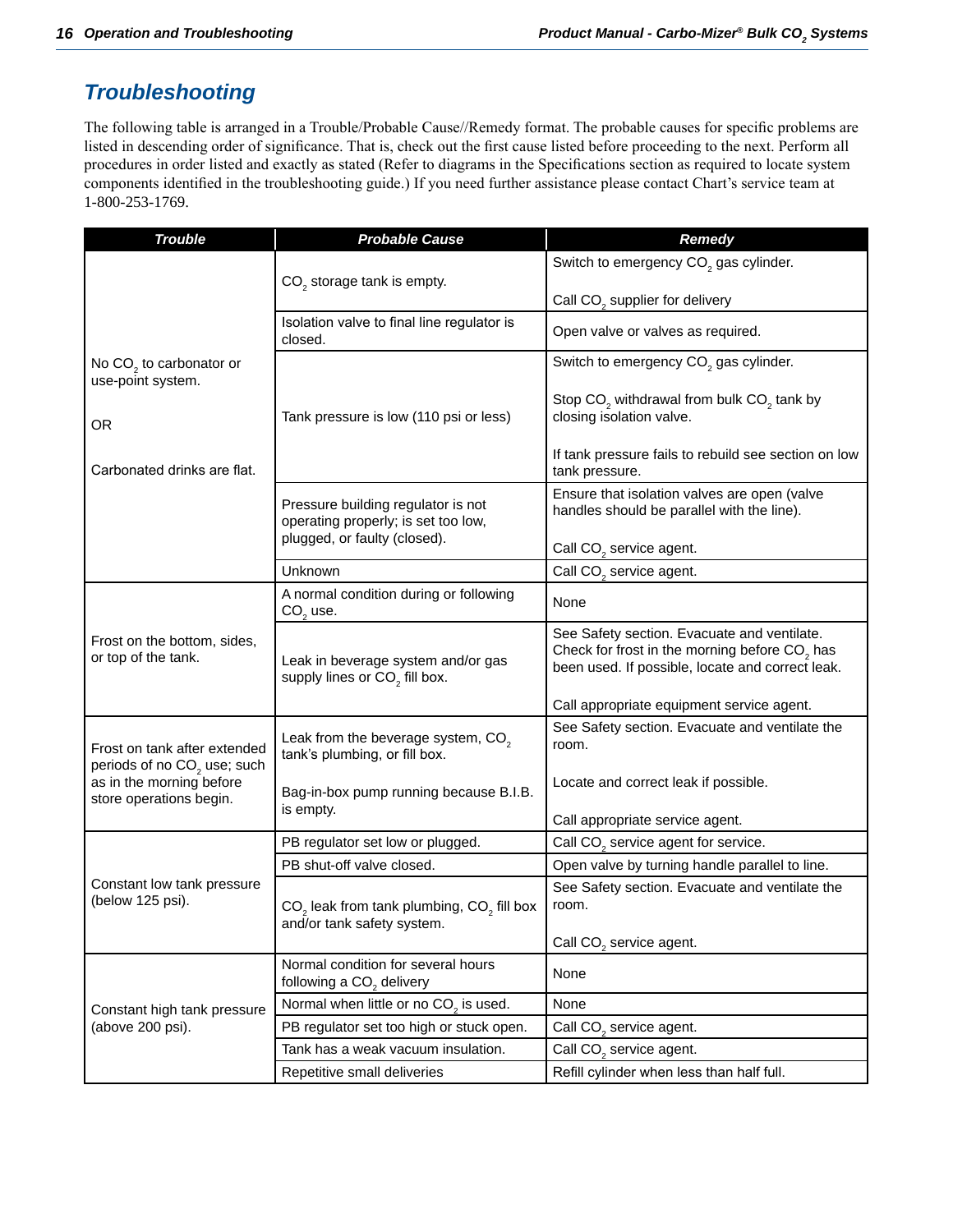| <b>Trouble</b>                                         | <b>Probable Cause</b>                                                                                                                                                                                       | <b>Remedy</b>                                                                                                                                        |  |
|--------------------------------------------------------|-------------------------------------------------------------------------------------------------------------------------------------------------------------------------------------------------------------|------------------------------------------------------------------------------------------------------------------------------------------------------|--|
|                                                        | Increased beverage sales or CO <sub>2</sub> use.                                                                                                                                                            | None                                                                                                                                                 |  |
|                                                        | Tank pressure constantly high.                                                                                                                                                                              | See section on tank pressure too high.                                                                                                               |  |
| High CO <sub>2</sub> consumption.                      | CO <sub>2</sub> leak from tank plumbing, CO <sub>2</sub> fill                                                                                                                                               | See Safety section. Evacuate and ventilate the<br>room.                                                                                              |  |
|                                                        | box, gas lines, and/or beverage or other<br>use-point equipment.                                                                                                                                            | Locate and correct leak if possible.                                                                                                                 |  |
|                                                        |                                                                                                                                                                                                             | Call appropriate service agent.                                                                                                                      |  |
|                                                        | Error in CO <sub>2</sub> supplier invoice.                                                                                                                                                                  | Check CO <sub>2</sub> usage history / pattern against<br>supplier invoices. Consult CO <sub>2</sub> supplier.                                        |  |
|                                                        | $CO2$ tank is already full.                                                                                                                                                                                 | None                                                                                                                                                 |  |
|                                                        | Fill valve is shut off or is faulty.                                                                                                                                                                        | Consult CO <sub>2</sub> service agent.                                                                                                               |  |
|                                                        | Brass fill fitting in $CO2$ fill box and/or on<br>truck's delivery hose is faulty.                                                                                                                          | Consult with CO <sub>2</sub> supplier or service agent.                                                                                              |  |
|                                                        |                                                                                                                                                                                                             | Have brass fill fitting(s) replaced if necessary.                                                                                                    |  |
|                                                        | Pressure difference between store tank<br>pressure and delivery pressure is too                                                                                                                             | Verify delivery tank pressure is at least 275 psi<br>and store tank pressure is between 110 and 150<br>psi.                                          |  |
|                                                        | small.                                                                                                                                                                                                      | Vent store tank to lower pressure if needed<br>(never vent store tank pressure to lower than<br>125 psi).                                            |  |
| $CO2$ tank will not fill.                              | Sure-Fill™ CO <sub>2</sub> Tank Filling System<br>assembly does not vent gas because<br>Sure-Fill valve is closed or tank pressure<br>did not return to normal operating<br>pressure (after previous fill). | Tank pressure must drop below 200 psi between<br>filling times to allow the 'check' ball to fall into the<br>open position.                          |  |
|                                                        |                                                                                                                                                                                                             | Check that Sure-Fill valve is open.                                                                                                                  |  |
|                                                        |                                                                                                                                                                                                             | Consult CO <sub>2</sub> service agent.                                                                                                               |  |
|                                                        | Leak in Sure-Fill regulator (pressure<br>above Sure-Fill check ball is lower than<br>tank pressure).                                                                                                        | Close valve at Sure-Fill regulator for several<br>minutes to allow pressure above check ball to<br>equalize and ball to fall into the open position. |  |
|                                                        |                                                                                                                                                                                                             | Contact CO <sub>2</sub> supplier.                                                                                                                    |  |
|                                                        | Delivery tank empty or truck delivery<br>hose is obstructed, e.g. vehicle stopped<br>on hose or hose is bent.                                                                                               | Ask driver to make another delivery or clear<br>obstruction or wait until obstruction clears.                                                        |  |
| Hissing sounds or evidence<br>of gas leak.             | Normal for short periods of time from<br>some regulators and relief valves.                                                                                                                                 | Observe leak. If it is not large and does not last<br>long and does not occur frequently, no action is<br>needed.                                    |  |
|                                                        |                                                                                                                                                                                                             | See Safety section.                                                                                                                                  |  |
| Hissing sounds or evidence<br>of gas leak (continued). | Large leaks from elsewhere in the<br>system, sustained leaks, or frequent                                                                                                                                   | Evacuate all personnel from affected areas.                                                                                                          |  |
|                                                        | leaks, are not normal.                                                                                                                                                                                      | Ventilate the area.                                                                                                                                  |  |
|                                                        |                                                                                                                                                                                                             | Call CO <sub>2</sub> service agent.                                                                                                                  |  |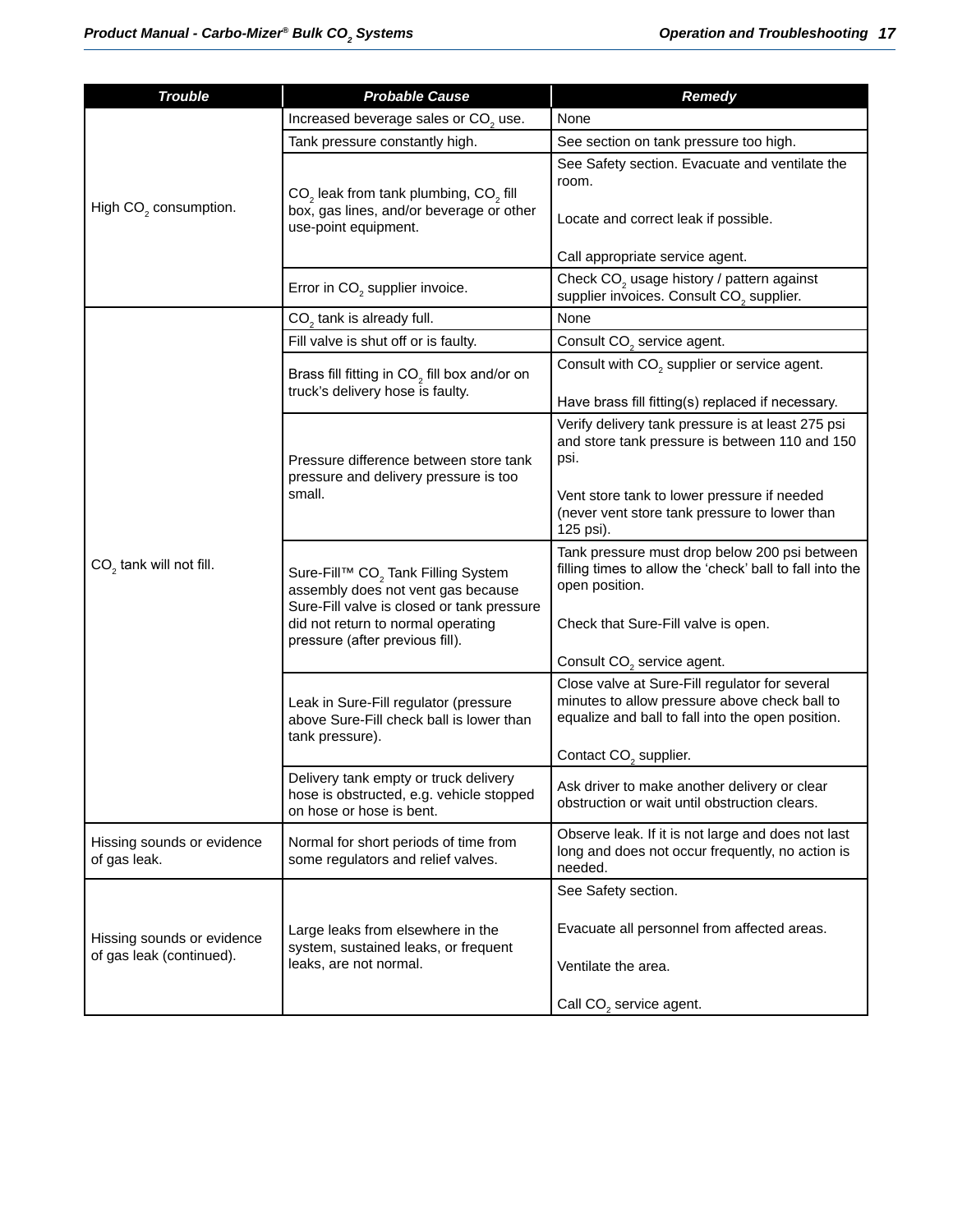<span id="page-21-0"></span>

| <b>Trouble</b>                                                          | <b>Probable Cause</b>                                                                          | <b>Remedy</b>                                                                     |
|-------------------------------------------------------------------------|------------------------------------------------------------------------------------------------|-----------------------------------------------------------------------------------|
| Final line / gas-use pressure<br>gauge indicates less than 90<br>  psi. | Final line regulator intentionally set lower<br>by beverage service agent.                     | None                                                                              |
|                                                                         | Final line regulator not operating in<br>proper pressure range.                                | Call CO <sub>2</sub> service agent.                                               |
|                                                                         | Final line pressure gauge damaged or<br>faulty.                                                | Call CO <sub>2</sub> service agent.                                               |
|                                                                         | One or more of the causes listed in "no<br>CO <sub>2</sub> " or "flat drinks" problem section. | See indication sections regarding "no CO <sub>2</sub> " and<br>"flat drinks" etc. |
|                                                                         |                                                                                                | Call CO <sub>2</sub> service agent.                                               |

## *Fill Box Operation and Troubleshooting*

| <b>Trouble</b>                                        | <b>Probable Cause</b>                                                          | <b>Remedy</b>                                                                                                                      |  |
|-------------------------------------------------------|--------------------------------------------------------------------------------|------------------------------------------------------------------------------------------------------------------------------------|--|
|                                                       |                                                                                | Verify correct key and retry.                                                                                                      |  |
| Fill box door will not close,                         | Wrong key.                                                                     | Contact CO <sub>2</sub> supplier for spare key.                                                                                    |  |
| lock, or open.                                        |                                                                                | Order new key.                                                                                                                     |  |
|                                                       |                                                                                | Clean and oil lock                                                                                                                 |  |
|                                                       | Lock dirty or damaged                                                          | Replace lock if necessary                                                                                                          |  |
|                                                       |                                                                                | If driver is still on-site, reconnect CO <sub>2</sub> delivery<br>hose and then disconnect.                                        |  |
| Brass fill fitting in fill box<br>leaking or hissing. | Particle of ice or debris caught in fill<br>fitting poppet.                    | If driver is not available, carefully press poppet<br>with dull instrument to re-seat poppet.                                      |  |
|                                                       |                                                                                | If leak continues after line warms, close the fill<br>isolation valve and call service agent.                                      |  |
|                                                       | Fitting is defective or sealing surface is<br>worn due to normal wear.         | Close the fill isolation valve on the tank and call<br>service agent to replace fitting.                                           |  |
| Threads on brass fill fitting                         | Normal wear. Fill fitting must be replaced                                     | Contact $CO2$ service agent to replace fitting.                                                                                    |  |
| are worn or stripped.                                 | Fill fitting cross threaded with the CO <sub>2</sub><br>delivery hose coupler. | Contact CO <sub>2</sub> service agent to replace fitting.                                                                          |  |
|                                                       | Normal during CO <sub>2</sub> delivery.                                        | None                                                                                                                               |  |
| $CO2$ is venting from fill box                        | Normal for short periods of time if tank is<br>at or over 300 psi.             | None if for short period(s) of time.<br>If tank pressure is consistently over 300 psi, see<br>section on "tank pressure too high." |  |
|                                                       | Fill fitting is not sealing properly.                                          | Call CO <sub>2</sub> service agent to replace fitting.                                                                             |  |

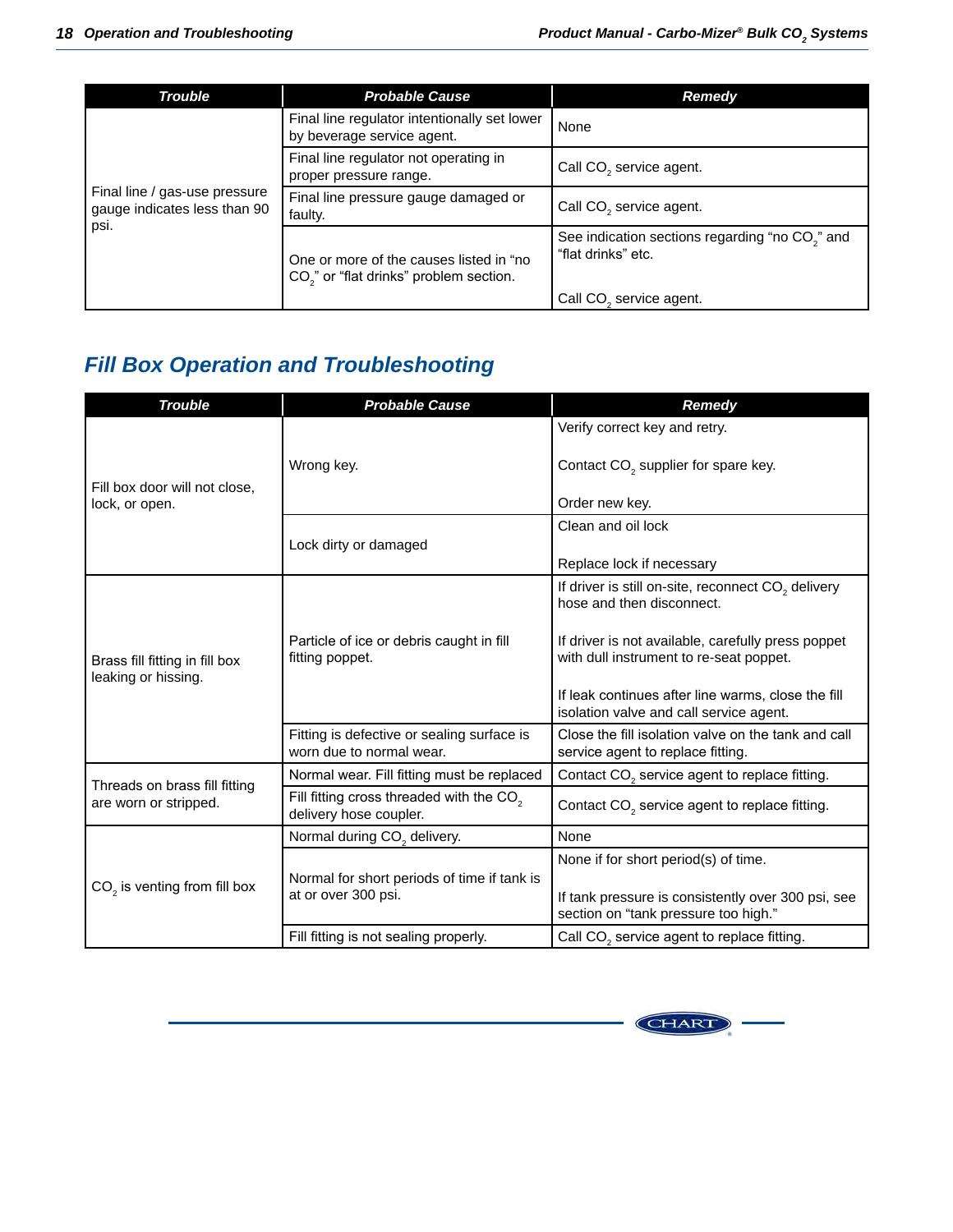## <span id="page-22-0"></span>*Specifications*

|                                                                         | Mizer 200                                                                                                                                                           | Mizer 300                                                    | Mizer 450                                                       | Mizer 550                                                     | Mizer 750                                                      |
|-------------------------------------------------------------------------|---------------------------------------------------------------------------------------------------------------------------------------------------------------------|--------------------------------------------------------------|-----------------------------------------------------------------|---------------------------------------------------------------|----------------------------------------------------------------|
| Diameter (in/cm)                                                        | 20 / 50.8<br>20 / 50.8                                                                                                                                              |                                                              | 20/50.8                                                         | 22/55.9                                                       | 26 / 66.0                                                      |
| Height (in/cm) (with legs)<br>(w/o legs subtract 6 in)                  | 38.63 / 98.0<br>(no legs)                                                                                                                                           | 55.63 / 141.3                                                | 71.8 / 162.6                                                    | 72.9 / 185.1                                                  | 73.9 / 187.0                                                   |
| Empty Weight (lb/kg)                                                    | 154 / 70.0                                                                                                                                                          | 216 / 98.0                                                   | 273 / 124.0                                                     | 318 / 144.3                                                   | 430 / 195.0                                                    |
| Full Weight (lb/kg)                                                     | 341 / 154.7                                                                                                                                                         | 515 / 233.6                                                  | 750 / 340.2                                                     | 902 / 409.1                                                   | 1219 / 552.9                                                   |
| Net Storage Volume (gal/ltr)                                            | 20/75.7                                                                                                                                                             | 32/121.0                                                     | 48 / 182.0                                                      | 62 / 235.0                                                    | 82/310.0                                                       |
| $CO2$ Storage Capacity (lb/kg) (saturated @ 125 psig (8.6 barg)         | 187 / 84.8                                                                                                                                                          | 299 / 135.6                                                  | 477 / 216.4                                                     | 584 / 264.9                                                   | 789 / 357.9                                                    |
| <b>Gas Use Connection</b>                                               |                                                                                                                                                                     |                                                              | 1/4" 45° Flare                                                  |                                                               |                                                                |
| <b>Fill Line Connection</b>                                             |                                                                                                                                                                     |                                                              | 5/8" Male 45° Flare                                             |                                                               |                                                                |
| Vent Line Connection                                                    |                                                                                                                                                                     |                                                              | 1/2" OD Tubing                                                  |                                                               |                                                                |
| <b>Rates and Pressures</b>                                              |                                                                                                                                                                     |                                                              |                                                                 |                                                               |                                                                |
| $CO2$ Gas Delivery (continuous)<br>(12 consecutive hrs @ room temp)     | 0.75 lb/hr<br>$(.34 \text{ kg/hr})$<br>(67 16 oz drinks/hr)*                                                                                                        | 1 lb/hr<br>$(.5 \text{ kg/hr})$<br>(89 16 oz drinks/hr)*     | 5.5 lb/hr<br>(2.5 kg/hr)<br>(489 16 oz drinks/hr)*              | $6.5$ lb/hr<br>(2.8 kg/hr)<br>(551 16 oz drinks/hr)*          | 10 lb/hr<br>(4.5 kg/hr)<br>(889 16 oz drinks/hr)*              |
| Peak CO <sub>2</sub> Gas Flow Rate<br>(4 consecutive hrs & room temp)   | $1.5$ lb/hr<br>$(0.68 \text{ kg/hr})$<br>$(133 16 oz drinks/hr)^*$                                                                                                  | 3 lb/hr<br>$(1.4 \text{ kg/hr})$<br>$(267 16$ oz drinks/hr)* | $10$ lb/hr<br>$(4.5 \text{ kg/hr})$<br>$(889 16 oz$ drinks/hr)* | $10$ lb/hr<br>$(4.5 \text{ kg/hr})$<br>(889 16 oz drinks/hr)* | 15 lb/hr<br>$(6.8 \text{ kg/hr})$<br>$(1333 16$ oz drinks/hr)* |
| Liquid CO <sub>2</sub> Delivery                                         | On Demand                                                                                                                                                           | On Demand                                                    | On Demand                                                       | On Demand                                                     | On Demand                                                      |
| <b>Evaporation Rate</b><br>(No loss in normal use)                      | $1.2$ lb/day<br>(0.54 kg/day)                                                                                                                                       | 2.0 lb/day<br>$(0.91$ kg/day)                                | 2.5 lb/day<br>$(1.1$ kg/day)                                    | 2.5 lb/day<br>$(1.1$ kg/day)                                  | 3.0 lb/day<br>$(1.4 \text{ kg/day})$                           |
| MAWP                                                                    | 300 psig/ 20.7 barg                                                                                                                                                 |                                                              |                                                                 |                                                               |                                                                |
| <b>ASME Relief Setting</b>                                              | 300 psig / 20.7 barg                                                                                                                                                |                                                              |                                                                 |                                                               |                                                                |
| <b>Additional Relief Setting</b>                                        |                                                                                                                                                                     |                                                              | 450 psig / 31.0 barg                                            |                                                               |                                                                |
| Sure-Fill™ CO <sub>2</sub> Tank Filling<br><b>System Relief Setting</b> | N/A<br>200 psig / 13.8 barg                                                                                                                                         |                                                              |                                                                 |                                                               |                                                                |
| <b>Design Criteria</b>                                                  | All Tanks Above (unless noted otherwise)                                                                                                                            |                                                              |                                                                 |                                                               |                                                                |
| <b>Design Specifications</b>                                            | ASME Section VIII, Division 1 / Meets with US and Canadian approvals                                                                                                |                                                              |                                                                 |                                                               |                                                                |
| Fill System                                                             | Single line, pressure differential                                                                                                                                  |                                                              |                                                                 |                                                               |                                                                |
| Sure-Fill System                                                        | Recommended option / Not available on Mizer 200                                                                                                                     |                                                              |                                                                 |                                                               |                                                                |
| <b>Patented Impurity Collection</b><br>System                           | Recommended option / Not available on Mizer 200                                                                                                                     |                                                              |                                                                 |                                                               |                                                                |
| <b>Insulation Type</b>                                                  | Vacuum with Super Insulation                                                                                                                                        |                                                              |                                                                 |                                                               |                                                                |
| <b>Pressure Control</b>                                                 | <b>Pressure Building Circuit</b>                                                                                                                                    |                                                              |                                                                 |                                                               |                                                                |
| Liquid Level Gauge                                                      | Differential Pressure standard on Mizer 300 and 450 / not available on 200<br>(Float-type Magnetic Roto-Cal standard on 200 / optional on Mizer 300, 450, 550, 750) |                                                              |                                                                 |                                                               |                                                                |
| <b>Outer Tank Material</b>                                              | <b>Stainless Steel</b>                                                                                                                                              |                                                              |                                                                 |                                                               |                                                                |
| <b>Inner Tank Material</b>                                              | <b>Stainless Steel</b>                                                                                                                                              |                                                              |                                                                 |                                                               |                                                                |
| Floor Mount Design<br>(Meets NSF Standards)                             | Permanent Legs (not available on Mizer 200)                                                                                                                         |                                                              |                                                                 |                                                               |                                                                |

*\*Based on 11.25 lb of CO2 / 1000 16 oz drinks*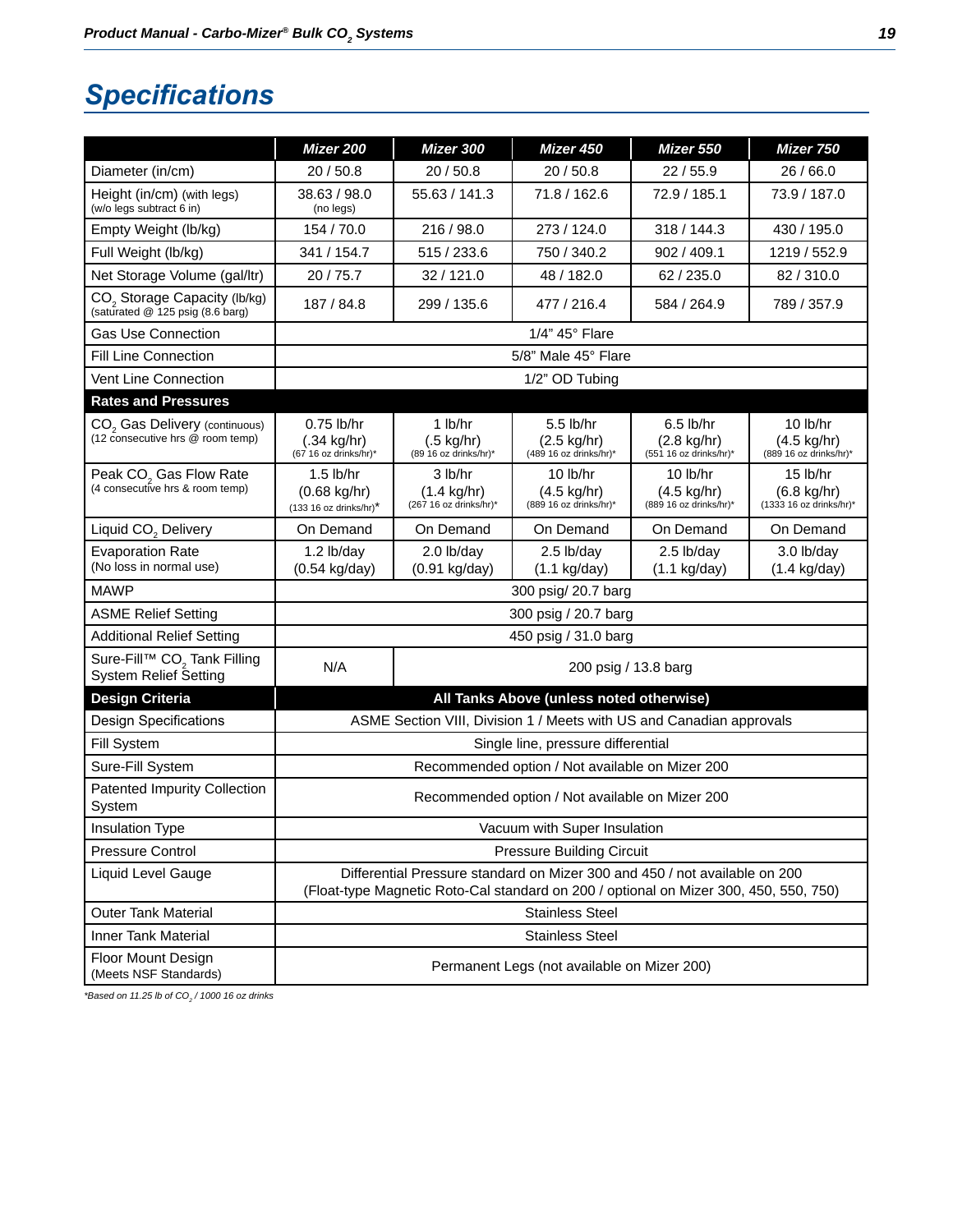### <span id="page-23-0"></span>*Parts Identification*

#### *Standard Carbo-Mizer 300*

Also Mizers 200, 300, 450, 550, and 750 without Sure-Fill™  $CO_2$  Tank Filling System and equipped with Roto-Tel™ Liquid Level Gauge assembly contents measurement system (after November 1, 2010).





Note: Regulator styles may vary from the style depicted in this diagram. Please refer to the descriptions in the *parts lists included in the Specification section.*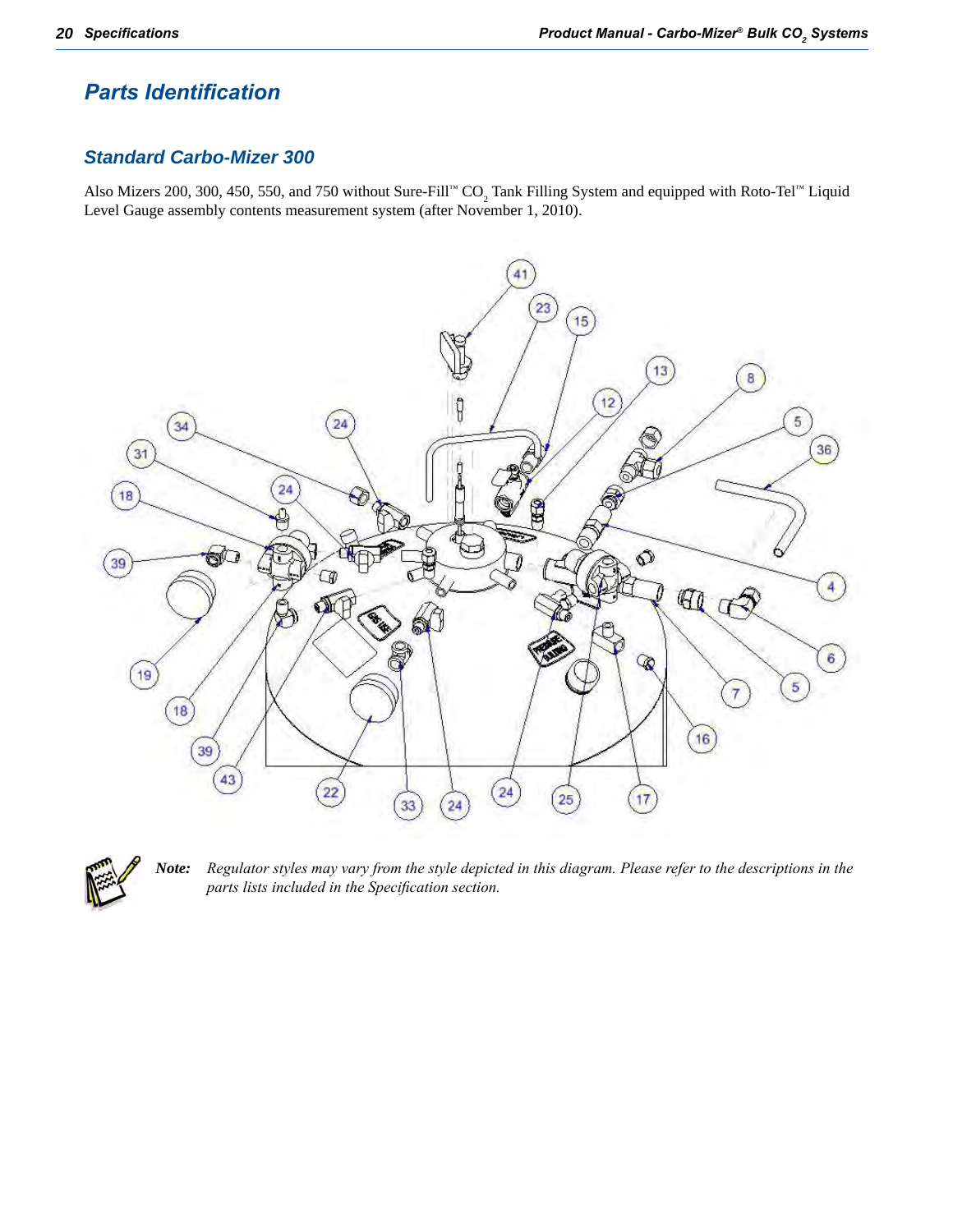### <span id="page-24-0"></span>*Tank Parts*

| <b>Item</b>    | <b>Part Number</b> | <b>Description</b>                             |
|----------------|--------------------|------------------------------------------------|
| 4              | 11708400           | Relief Valve Brass 1/2" MPT 300 psi ASME       |
| 5              | 13833731           | Adapter Pipe-Away 3/8" FPT                     |
| 6              | 13832877           | Elbow Brass 90° 1/2" ODT x 3/8" MPT            |
| $\overline{7}$ | 11708451           | Relief Valve Brass 1/2" MPT 450 psi            |
| 8              | 13832906           | Tee Brass M Run 1/2" ODT x 3/8" MPT            |
| 12             | 14422693           | Valve Ball 3/8" NPT w/Check                    |
| 13             | 13833757           | Connector Stainless Steel 5/16" ODT x 1/4" MPT |
| 15             | 1110112            | Connector Brass 5/8" ODT x 3/8" MPT 45° FL     |
| 16             | 1211102            | Plug Brass Hex HD .250" MPT                    |
| 17             | 1213092            | Tee Brass 1/4" FPT x 1/4" FPT x 1/4" MPT       |
| 18             | 14743163           | Regulator .250" NPT @ 110 psi                  |
| 19             | 13321006           | Pressure Gauge 2" Dial 0-160 psi 1/4" MPT CBM  |
| 22             | 13321014           | Pressure Gauge 2" Dial 0-400 psi 1/4" MPT CBM  |
| 23             | 13669723           | Tube .313" OD .035W 12.00"                     |
| 24             | 20733160           | Valve Isolation Brass ABCO                     |
| 25             | 14743180           | Regulator .250" NPT @125 psi                   |
| 31             | 20645012           | Gas Use Check Valve CO <sub>2</sub>            |
| 33             | 13450730           | Tee Brass 1/4" FPT                             |
| 34             | 1210752            | Cap Brass Hex 1/4" FPT                         |
| 36             | 13799843           | Tube Relief Valve/Vent CO <sub>2</sub>         |
| 39             | 1210462            | Elbow Street Brass 90° 1/4" MPT                |
| 41             | 13588350           | Float Rod Assy R-Tel CO <sub>2</sub> 4/550     |
| 43             | 20733158           | Valve ISO Brass Red-Handled ABCO               |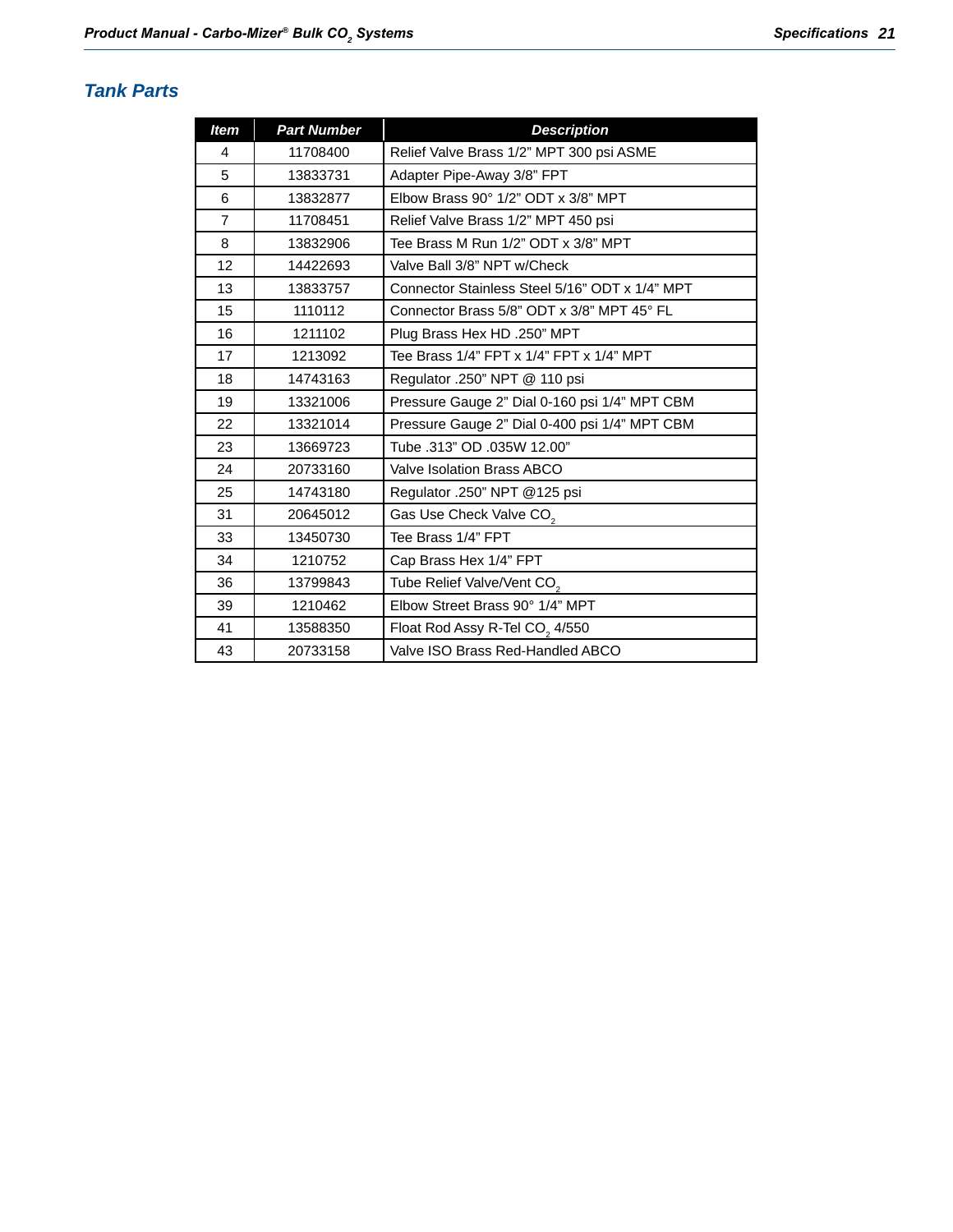#### <span id="page-25-0"></span>*Carbo-Mizer 300, 450, 550, 750*

Equipped with Sure-Fill™  $\text{CO}_2$  Tank Filling System and DP style contents gauge.





Note: Regulator styles may vary from the style depicted in this diagram. Please refer to the descriptions in the *parts lists included in the Specification section.*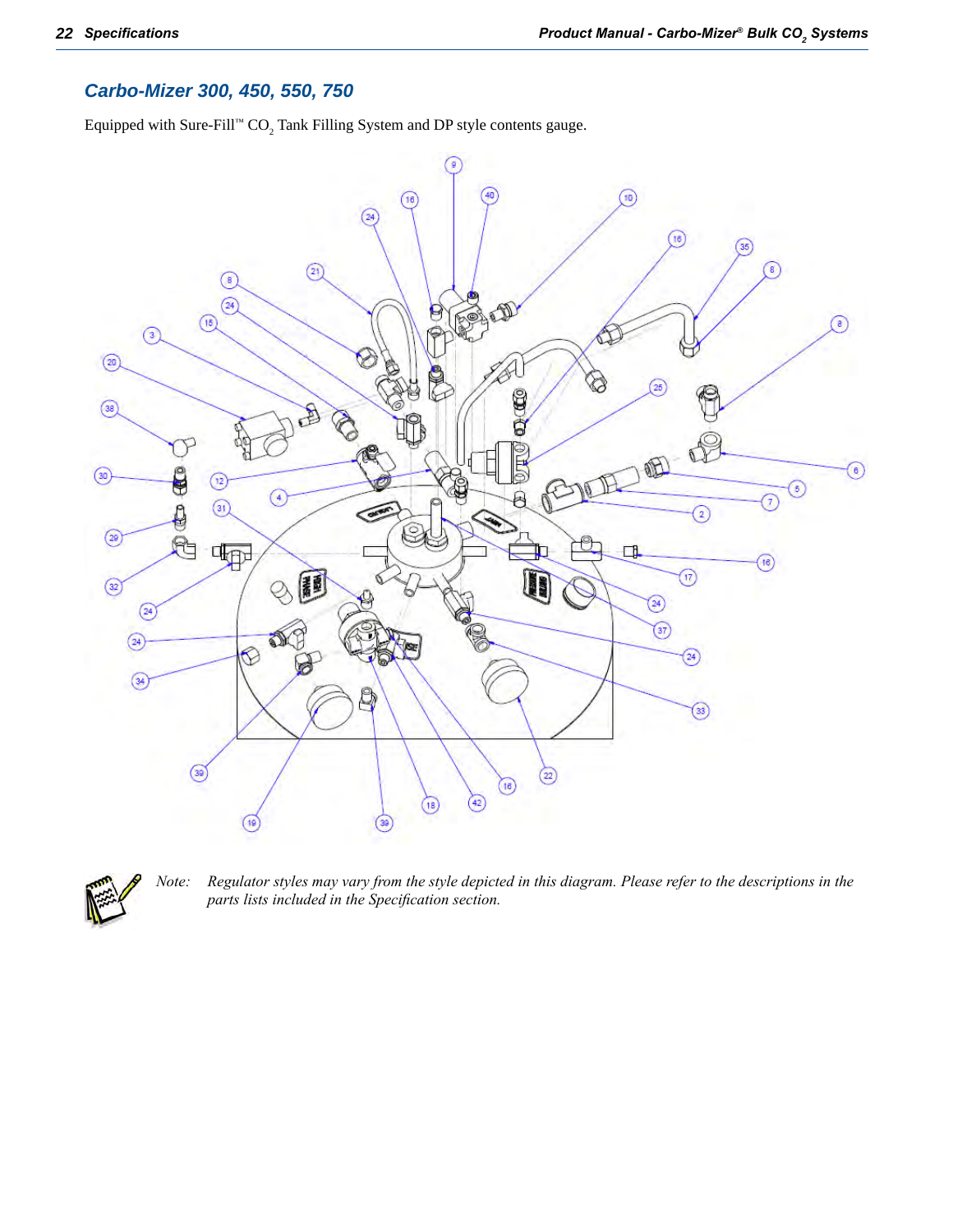#### <span id="page-26-0"></span>*Tank Parts*

| <b>Item</b> | PN       | <b>Description</b>                         |  |
|-------------|----------|--------------------------------------------|--|
| 2           | 11044869 | Forged Tee, Brass 1/2" NPT                 |  |
| 3           | 14339136 | Elbow, Brass 90° 1/8"                      |  |
| 4           | 11708400 | Relief Valve, 300 psi ASME                 |  |
| 5           | 13833721 | Adapter Pipe-Away 3/8" FPT                 |  |
| 6           | 1210482  | Elbow Street, Brass 90° 3/8" NPT           |  |
| 7           | 11708451 | Relief Valve, 450 psi (Secondary)          |  |
| 8           | 13832906 | M Run Tee Brass                            |  |
| 9           | 13154834 | Sure-Fill™ Regulator, 200 psi (1/4")       |  |
| 10          | 13832914 | Connector, Brass 1/2" ODT x 1/4"           |  |
| 12          | 14275363 | Fill Valve w/Check, Brass 3/8" NPT         |  |
| 15          | 1110112  | Connector, Brass 5/8" ODT 45° flare        |  |
| 16          | 1211102  | Plug Brass Hex HD .250 MPT                 |  |
| 17          | 1213092  | Tee, Brass (1/4" MPT x FPT)                |  |
| 18          | 14743163 | Final Line Regulator, 110 psi (1/4")       |  |
| 19          | 13321006 | Pressure Gauge, 0-160 psi                  |  |
| 20          | 15076542 | <b>Differential Pressure Gauge</b>         |  |
| 21          | 20754903 | Flex Hose, Stainless Steel                 |  |
| 22          | 13321014 | Pressure Gauge, 0-400 psi                  |  |
| 24          | 20733160 | Isolation Valve, Brass (1/4")              |  |
| 25          | 14743180 | Pressure Building Regulator, 125 psi       |  |
| 29          | 15057974 | Adapter, Brass                             |  |
| 30          | 13670994 | Connector, Brass (3/8" ODT x 1/4" MPT)     |  |
| 31          | 20645012 | <b>Gas Use Check Valve</b>                 |  |
| 32          | 1210402  | Elbow, Brass 90° (1/4" FPT)                |  |
| 33          | 13450730 | Tee, Brass (1/4")                          |  |
| 34          | 1210752  | Cap, Brass Hex (1/4 FPT)                   |  |
| 35          | 14275419 | Copper Tube, Sure-Fill Vent (3/8")         |  |
| 37          | 14791237 | Sure-Fill Sub Assembly                     |  |
| 38          | 14285481 | Elbow Street Reducer, Brass 90°            |  |
| 39          | 1210462  | Elbow Street, Brass 90° (1/4" MPT)         |  |
| 40          | 14881671 | Plug, Brass Hex (1/4" MPT)                 |  |
| 42          | 20733158 | Isolation Valve, Brass, Red-Handled (1/4") |  |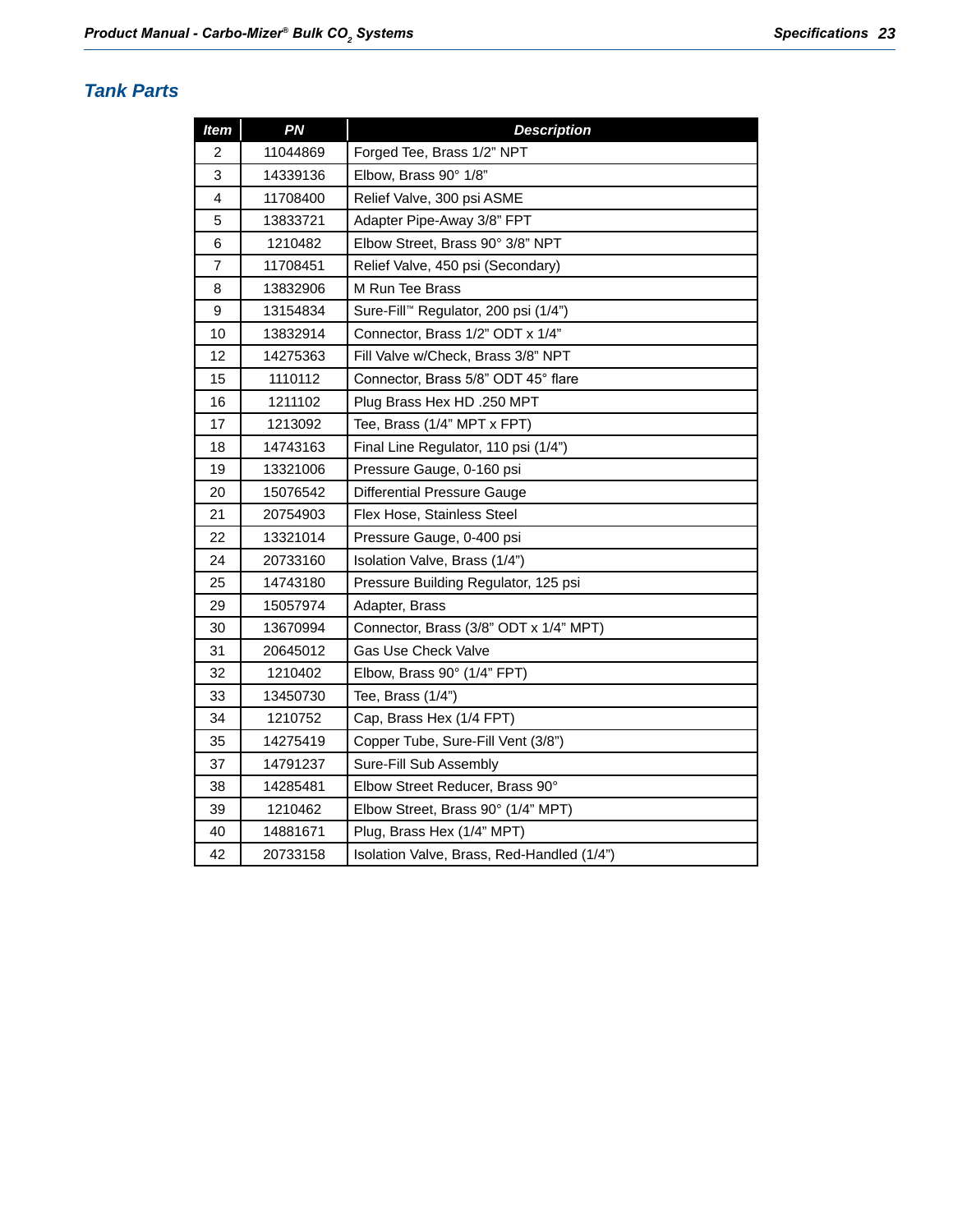#### <span id="page-27-0"></span>*Fill Box Parts*



|                | 11784496 | Caution Label                                                 | Advisory identification of CO <sub>2</sub> use.                       |
|----------------|----------|---------------------------------------------------------------|-----------------------------------------------------------------------|
| 1              | 11381021 | CO <sub>2</sub> Fill Fitting, Brass                           | Connection for CO <sub>2</sub> delivery tank hose.                    |
| $\overline{2}$ | 13078190 | Lock Assembly (includes key)                                  | Locks fill box door.                                                  |
| --             | 13104087 | Key for Lock Assembly (not pictured)                          | Replacement key for fill box.                                         |
| 3              | 2914071  | Locknut SS w/nylon Insert                                     | Attach fill fitting to fill box studs.                                |
| 4              | 11386771 | Surface-Mount CO <sub>2</sub> Fill Box Shell (w/out fittings) | Allows outdoor filling and venting of tank.                           |
| 5              | 11866871 | Flush-Mount CO <sub>2</sub> Fill Box Shell (w/out fittings)   | Allows outdoor filling and venting of tank.                           |
| --             | 10802912 | CO <sub>2</sub> Fill Hose only, 5 ft. (2000 psi & FDA)        | Transfers liquid CO <sub>2</sub> from fill box into tank.             |
| --             | 10802921 | CO <sub>2</sub> Fill Hose only, 10 ft. (2000 psi & FDA)       | Transfers liquid CO <sub>2</sub> from fill box into tank.             |
| --             | 10802947 | CO <sub>2</sub> Fill Hose only, 15 ft. (2000 psi & FDA)       | Transfers liquid CO <sub>2</sub> from fill box into tank.             |
| $- -$          | 10802939 | CO <sub>2</sub> Fill Hose only, 25 ft. (2000 psi & FDA)       | Transfers liquid CO <sub>2</sub> from fill box into tank.             |
| --             | 10370710 | CO <sub>2</sub> Fill Hose only, 30 ft. (2000 psi & FDA)       | Transfers liquid CO <sub>2</sub> from fill box into tank.             |
| --             | 10370728 | CO <sub>2</sub> Fill Hose only, 50 ft. (2000 psi & FDA)       | Transfers liquid CO <sub>2</sub> from fill box into tank.             |
| --             | 2811726  | Vent Hose (lengths match fill hose)                           | Vents excess tank pressure outdoors.                                  |
| ۰.             | 11388573 | Elbow, Brass (5/8" ODT Fem x Male 45° Flare)                  | Attaches fill hose to fill box if needed for in-wall<br>installation. |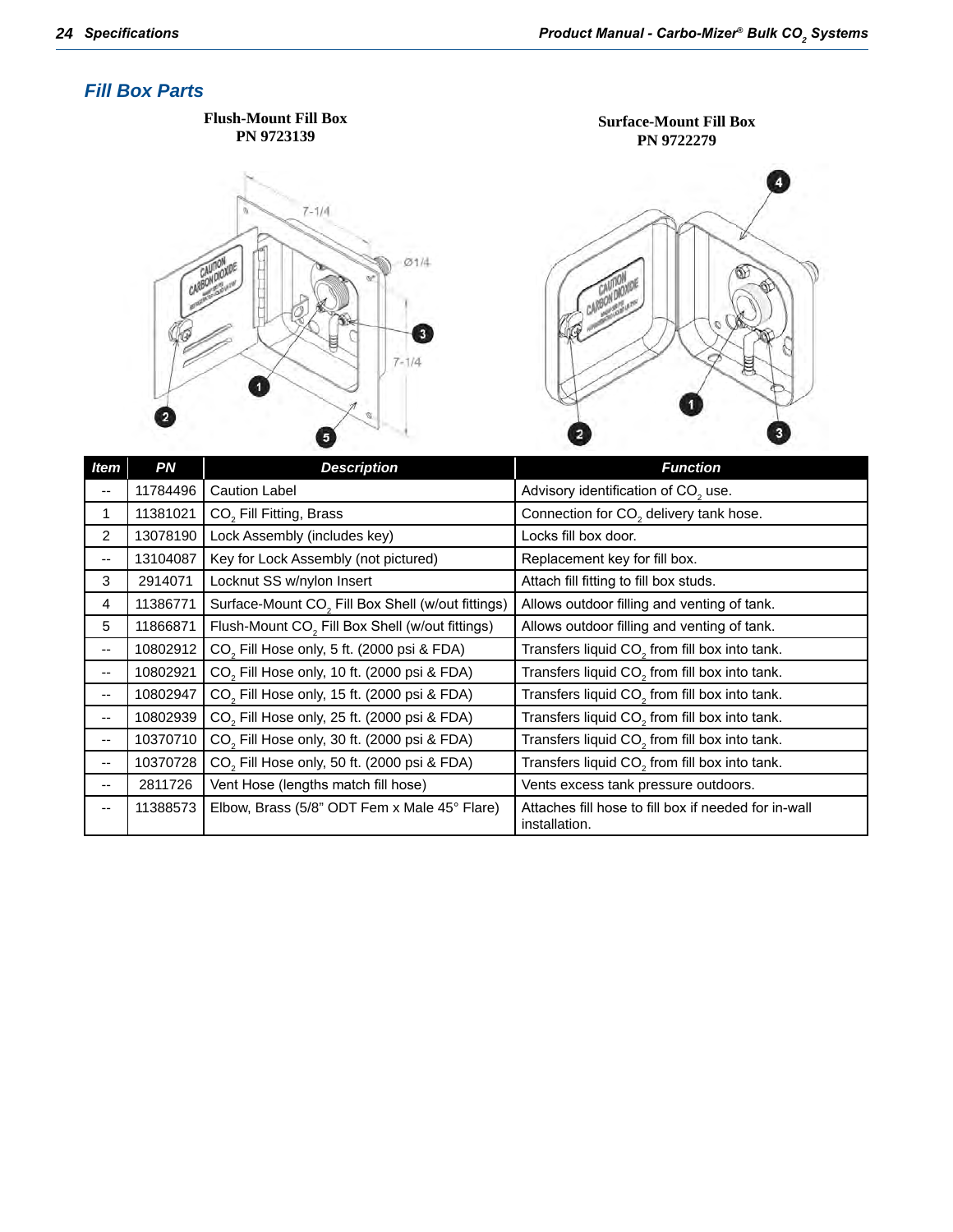#### <span id="page-28-0"></span>*Direct Fill Components*

**"Direct Fill" Fitting Kit PN 14905901 (for outdoor installations only)**



| Item | <b>PN</b> | <b>Description</b>                                | <b>Function</b>                                                                   |
|------|-----------|---------------------------------------------------|-----------------------------------------------------------------------------------|
| 101  | 10582833  | CO <sub>2</sub> Fill Fitting, Brass (3/4" thread) | Fill port connection for CO <sub>2</sub> delivery.                                |
| 102  | 1212062   | Hex Bushing (3/8" FPT x 3/4" MPT)                 | Joins fill fitting to hex nipple.                                                 |
|      | 14902814  | Pipe Nipple, Brass (3/8" NPT x 2")                | Used to join fill fitting to valve on tank when<br>bracket is used (recommended). |
| 103  | or        | or                                                |                                                                                   |
|      | 1310072   | Hex Nipple (3/8" NPT x 1-1/4" long)(pictured)     | Used to join fill fitting to valve on tank when<br>bracket is not used.           |
| 104  | 10724192  | CO <sub>2</sub> Fill Fitting Support Bracket      | Prevents fill fitting from turning with fill (gun)<br>coupling.                   |
| 105  | 10644601  | U-bolt                                            | Secures fill fitting bracket to fill tube.                                        |
| 106  | 2914071   | Locking Nut                                       | Secures u-bolt to fill fitting bracket and fill tube.                             |

### *Fill and Vent Hose Kits*

| PN       | <b>Description</b>        | PN       | <b>Description</b>        |
|----------|---------------------------|----------|---------------------------|
| 10973252 | 15 ft. Fill & Vent Hose   | 10973332 | I 25 ft. Fill & Vent Hose |
| 10973308 | I 10 ft. Fill & Vent Hose | 10973341 | 130 ft. Fill & Vent Hose  |
| 10973324 | 15 ft. Fill & Vent Hose   | 10973359 | 50 Ft. Fill & Vent Hose   |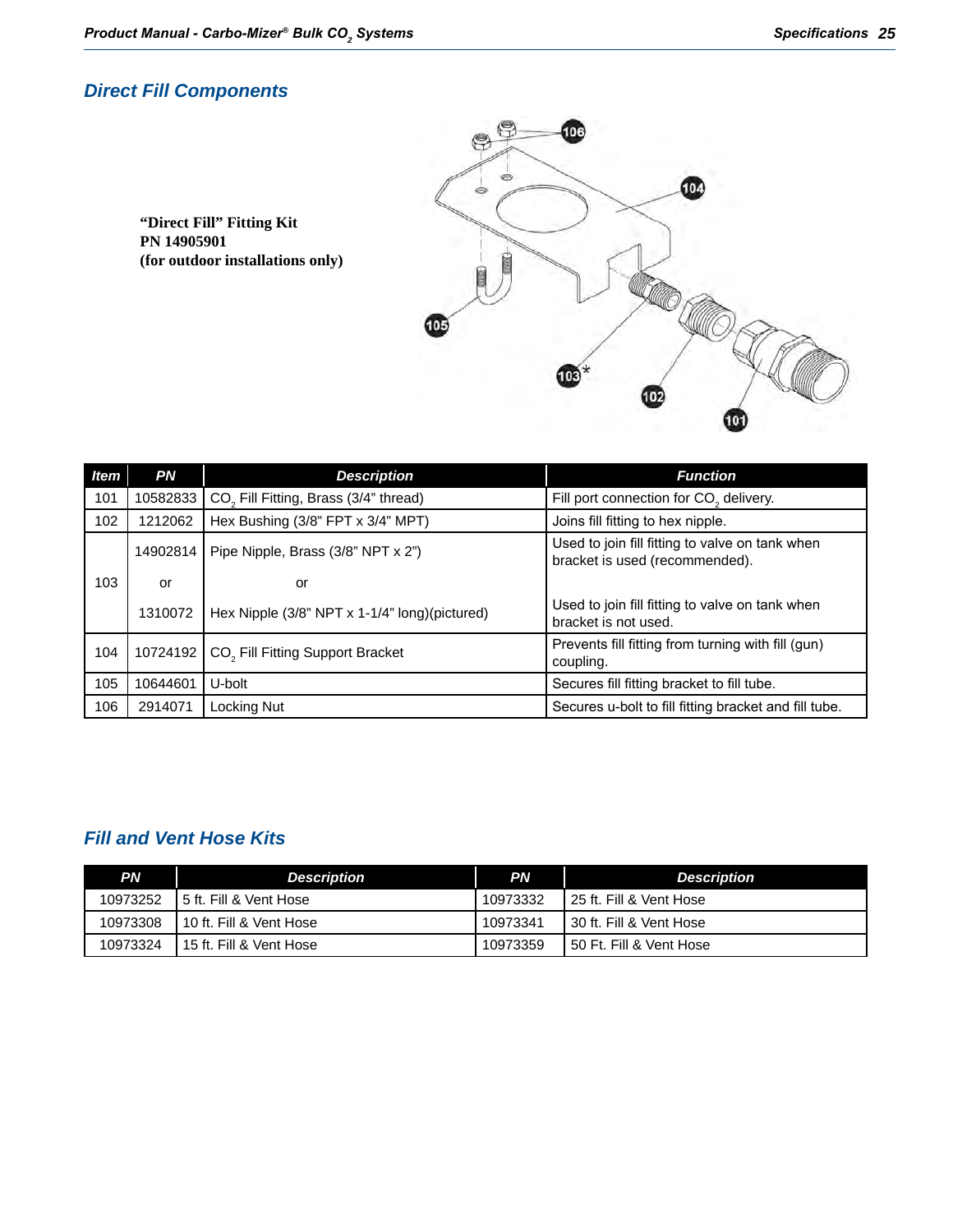## <span id="page-29-0"></span>**Fill "Gun" Assembly CO<sub>2</sub>**

**Fill Gun PN 20679772**

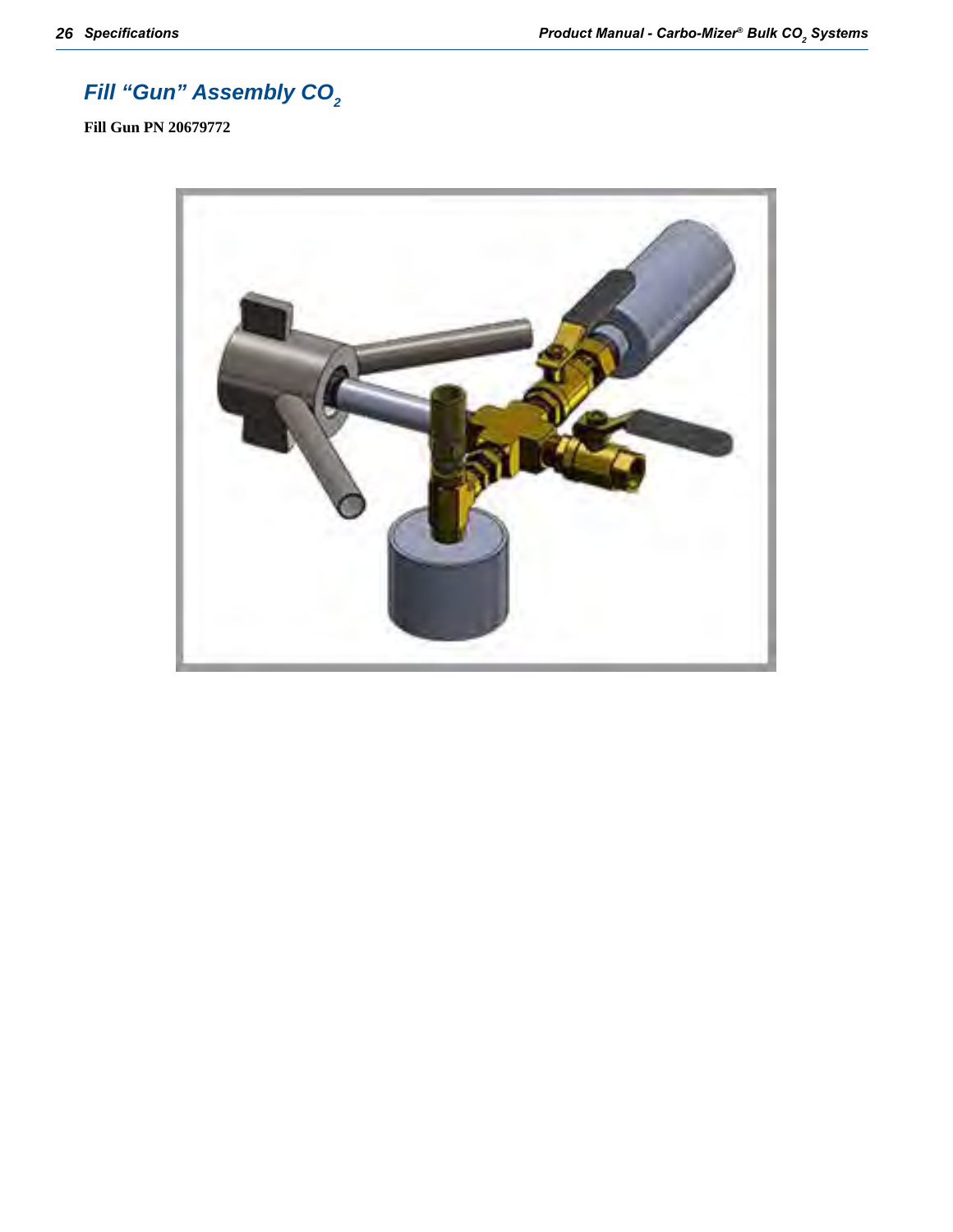## <span id="page-30-0"></span>*Carbo-Mizer Flow Schematic*



| <b>Item</b>    | <b>Description</b>                                                | <b>Item</b> | <b>Description</b>                                                                                   |
|----------------|-------------------------------------------------------------------|-------------|------------------------------------------------------------------------------------------------------|
| 1              | Pressure Building Coil - 3/8" OD SS Tubing                        |             | Vent Line 1/2" OD Copper Tubing                                                                      |
| 2              | Liquid Fill Valve 3/8" NPT                                        | 15          | CO <sub>2</sub> Fill Connection                                                                      |
| 3              | Tee Brass 1/2" FPT Forged                                         | 16          | Vent Line to Fill Box                                                                                |
| 4              | Pressure Building Regulator 1/4" NPT set @ 125 psig               | 17          | CO <sub>2</sub> Liquid Use Isolation Valve 1/4" NPT                                                  |
| 5              | Gas Use Pressure Gauge 0-160 psig                                 | 18          | High Side Differential Pressure Isolation Valve 1/4"<br><b>NPT</b>                                   |
| 6              | Final Line Regulator 1/4" NPT set @ 110 psig                      | 19          | Sure-Fill™ CO <sub>2</sub> Tank Filling System (Automatic Vent)<br>Regulator 1/4" NPT set @ 200 psig |
| $\overline{7}$ | Gas Supply Isolation Valve (on/off) 1/4" NPT (Red<br>Handled)     | 20          | Sure-Fill Isolation Valve 1/4" NPT                                                                   |
| 8              | Storage Tank Pressure Gauge 0-400 psig                            | 21          | Differential Pressure Gauge                                                                          |
| 9              | Low Side Differential Pressure Isolation Valve 1/4"<br><b>NPT</b> | 22          | Gas Use Check Valve CO <sub>2</sub> 1/4" NPT                                                         |
| 10             | Primary Pressure Relief Valve set @ 300 psig (ASME<br>rated)      | 23          | Pressure Building Isolation Valve Liquid Side 1/4" NPT                                               |
| 11             | Secondary Pressure Relief Valve set @ 450 psig                    | 24          | Pressure Building Isolation Valve Gas Side 1/4" FPT                                                  |
| 12             | Outer Tank Pressure Protection set @ 23 psig                      | 25          | <b>Emergency Shut-off Label</b>                                                                      |
| 13             | Venturi Fill Device                                               |             |                                                                                                      |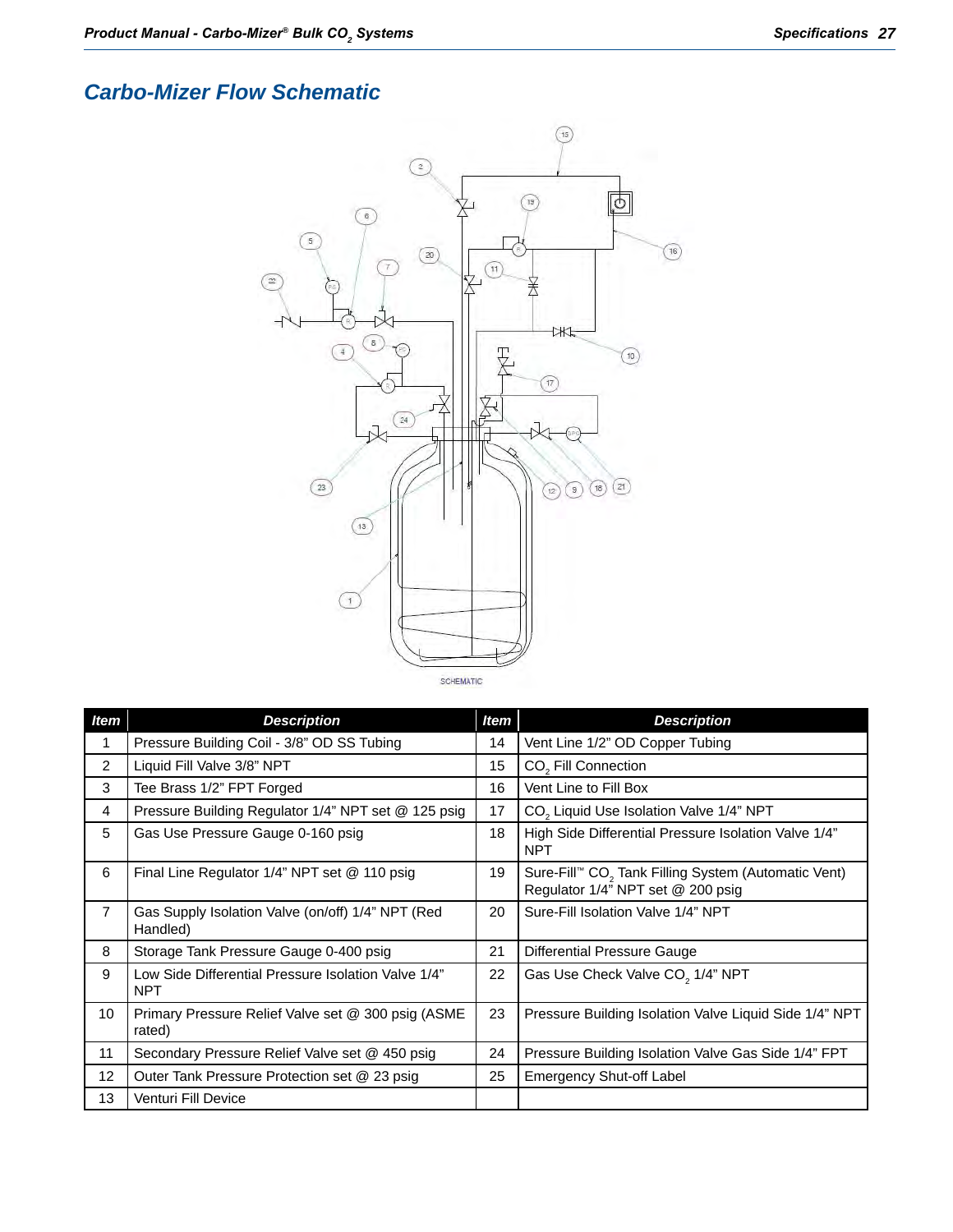## <span id="page-31-0"></span>*Service and Parts Ordering*

Service or maintenance work on the bulk  $CO_2$  storage system should be performed only by Chart trained and authorized professional service agents. These service agents are familiar with  $CO<sub>2</sub>$ , bulk liquid  $CO<sub>2</sub>$  pressure tanks, and all pertinent safety and service procedures. Chart recommends the use of Chart approved replacement parts. Contact Chart for the name of the authorized service agent(s) in your area.

Before calling for service or troubleshooting assistance, please have the following information at hand:

- Serial number of the tank
- Description of the problem
- Readings from:
	- the contents gauge (item 22 or 25)
	- the tank pressure gauge (item 41)
	- the final line pressure gauge (item 44)
- Any special observations (for example: unusual frosting or events related to the problem)

Chart recommends that a qualified professional service agent perform a thorough preventive maintenance check on the system at least once every two years. The check should be done to ensure safety and optimal system performance.

The bulk  $CO_2$  storage system has no user serviceable parts. An authorized professional service agent should perform all service work.



*Note: Any attempt by an unauthorized person to service or perform unauthorized modifications on the equipment will void the warranty.*

For parts contact your local authorized Chart service agent or order on-line directly from chart at www.chartparts.com.

Know the model and serial number of the tank for which you are ordering parts. To assure that your order is processed promptly, list each item separately, being careful to specify the quantity, the part number, and the description of each item being ordered.

Chart "Beverage" Customer Service: 1-800-247-4446

Chart "Beverage" Technical Service 1-800-253-1769

[www.chartparts.com](http://www.chartparts.com/Default.aspx)

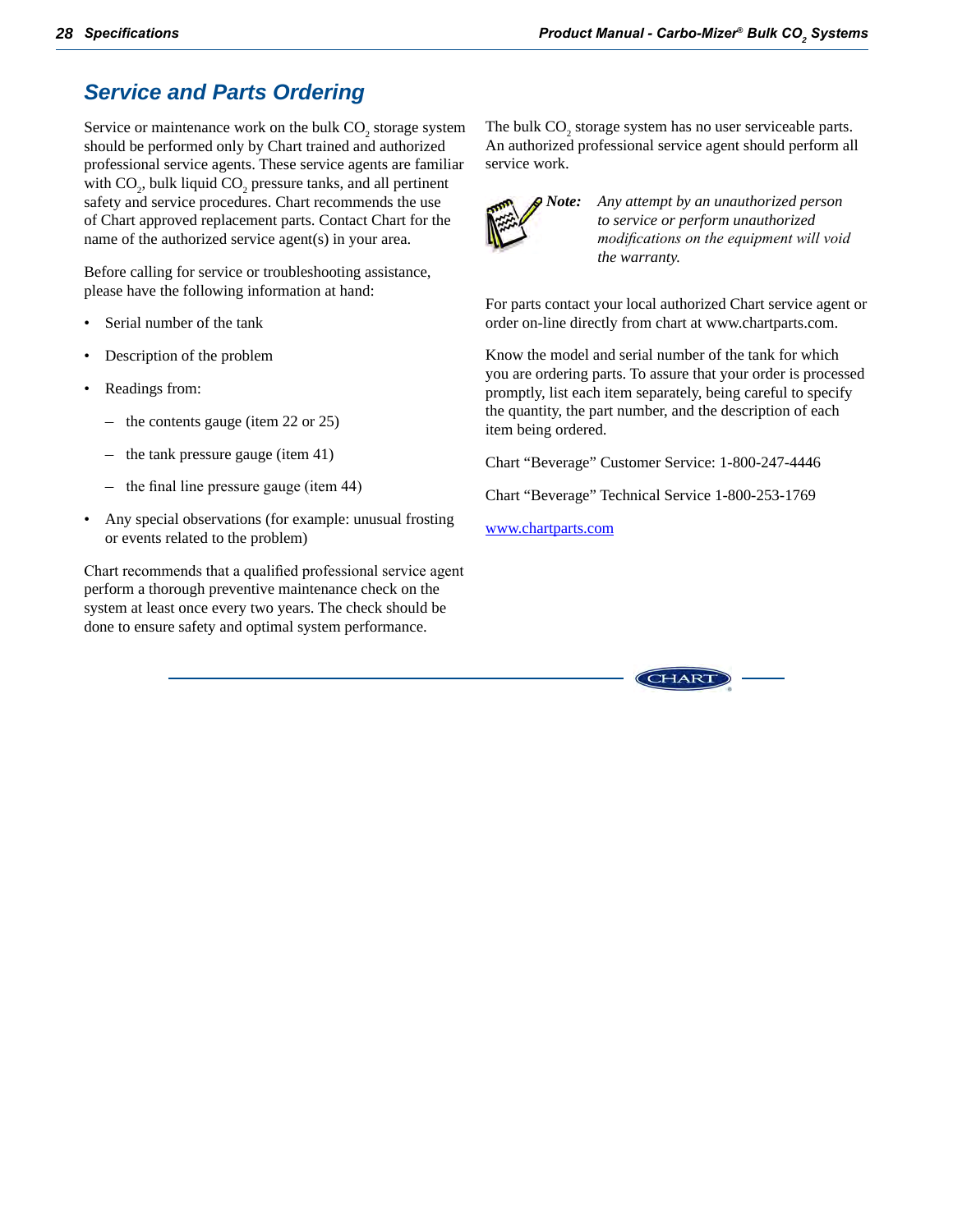## <span id="page-32-0"></span>*Warranty*

### *Warranty Policy*

Chart Inc. ("Chart") warrants to the Purchaser that the Bulk CO<sub>2</sub> Storage Systems equipment (the "Equipment") shall be free from any defects in workmanship and materials; provided, however, that this warranty shall be limited to Equipment found to be defective within a period of one (1) year from initial use or eighteen (18) months from the date of shipment, whichever expires first, except that parts sold as a spare or for replacement are warranted for ninety (90) days from the date of shipment. Chart also warrants the vacuum in the Equipment for five (5) years from the date of the original Chart invoice. Chart warrants that its services will be performed in a professional and workmanlike manner. All Chart services are warranted for a period of ninety (90) days from the date of their completion.

Purchaser agrees that as a pre-condition to any Chart liability hereunder, Purchaser or its appointed agents shall fully inspect all Equipment immediately upon delivery and shall give Chart written notice of any claim or purported defect within ten (10) days after discovery of such defect.

As a further pre-condition to any Chart liability hereunder, an approved Chart service company must supply both parts replacement and labor and Purchaser must strictly adhere to the Warranty Claims Procedure set forth below. Chart's sole and exclusive liability under this limited warranty is to the original Purchaser only and is, at Chart's sole option: (1) repair or replacement of the defective Equipment or parts thereof; or (2) refund the net purchase price of the defective Equipment or parts thereof paid by the original Purchaser; or (3) in the case of nonconforming services, provide equivalent services or refund the net price paid by the original Purchaser for such services. Chart shall not be responsible for providing working access to the defect, including disassembly and reassembly of Equipment or for providing transportation to and from Chart's repair or factory facility, all of which shall be at Purchaser's risk and expense.

This limited warranty does not apply to Equipment that Chart determines to have been caused by the effects of normal wear and tear, erosion, corrosion, fire, flood, explosion or other excessive external forces, misuse, abuse, negligence or accident. Alterations or repairs by any party other than those designated and approved in writing by Chart, or installation, storage, maintenance or operation of such Equipment in a manner inconsistent with Chart accepted practices, normal operating instructions, specifications and drawings, or outside the specified design conditions, unless pre-authorized in writing by Chart, shall void this limited warranty. Modifications in any way to the Equipment without Chart's prior written approval shall render this warranty void. This limited warranty does not apply to Equipment comprised of materials provided or a design stipulated by Purchaser

or to Equipment purchased used. Negligent handling of the vacuum by the Purchaser or others, or testing of the vacuum levels by any party other than Chart designated and approved party shall render the vacuum warranty void.

Repairs or replacements made pursuant to warranty shall not renew or extend the applicable original warranty period; provided however, that any such repairs or replacement of Equipment or parts thereof shall be warranted for the time remaining in the original warranty period or thirty days, whichever is longer.

Individual parts replacements under warranty and with a component list price less than \$50.00 will be replaced at no charge. Individual components costs exceeding \$50.00 that are replaced under warranty will be invoiced to the Purchaser and the Purchaser will be issued credit based on results of Chart's evaluation of the returned component(s). The Return Material Authorization (RMA) process must be initiated prior to shipment of any replacement parts.

Chart is not liable for component replacement labor exceeding two hours for actual replacement and two hours travel time (four hours @ 65.00/hour maximum).

Chart specifically makes no warranties or guarantees, expressed or implied, including the warranties of merchantability of fitness for a particular purpose or use, or warranties arising from course of dealing or usage of trade, which are all expressly disclaimed, other than limited warranties expressly specified herein.

In no event shall Chart be liable for any special, indirect, incidental or consequential damages, including but not limited to loss of profits, lost opportunity, loss of use of the equipment,  $CO<sub>2</sub>$  loss, cost of capital, cost of substitute equipment, downtime costs, costs of delays nor for any penalties, whether any such claim for the same is based on contract, warranty, tort, negligence, strict liability or otherwise, Chart's liability for any such claims whether in contract, warranty, negligence, tort, strict liability, or otherwise or for any loss or damage arising out of, connected with, or from any design, sale, installation, operation or use of the equipment or performance of any services rendered by Chart, shall in no event exceed the purchase price paid to Chart by purchaser for the specific equipment or part thereof or for the services giving rise to the claim. Purchaser agrees to defend, indemnify and hold Chart harmless from any third party claims arising out the use, sale, or lease of the equipment.

This warranty policy is not intended to replace or supersede the warranties, limitations, exclusive remedy and disclaimers set forth in Chart's Terms and Conditions of Sale. In the event of a conflict between Chart's Terms and Conditions